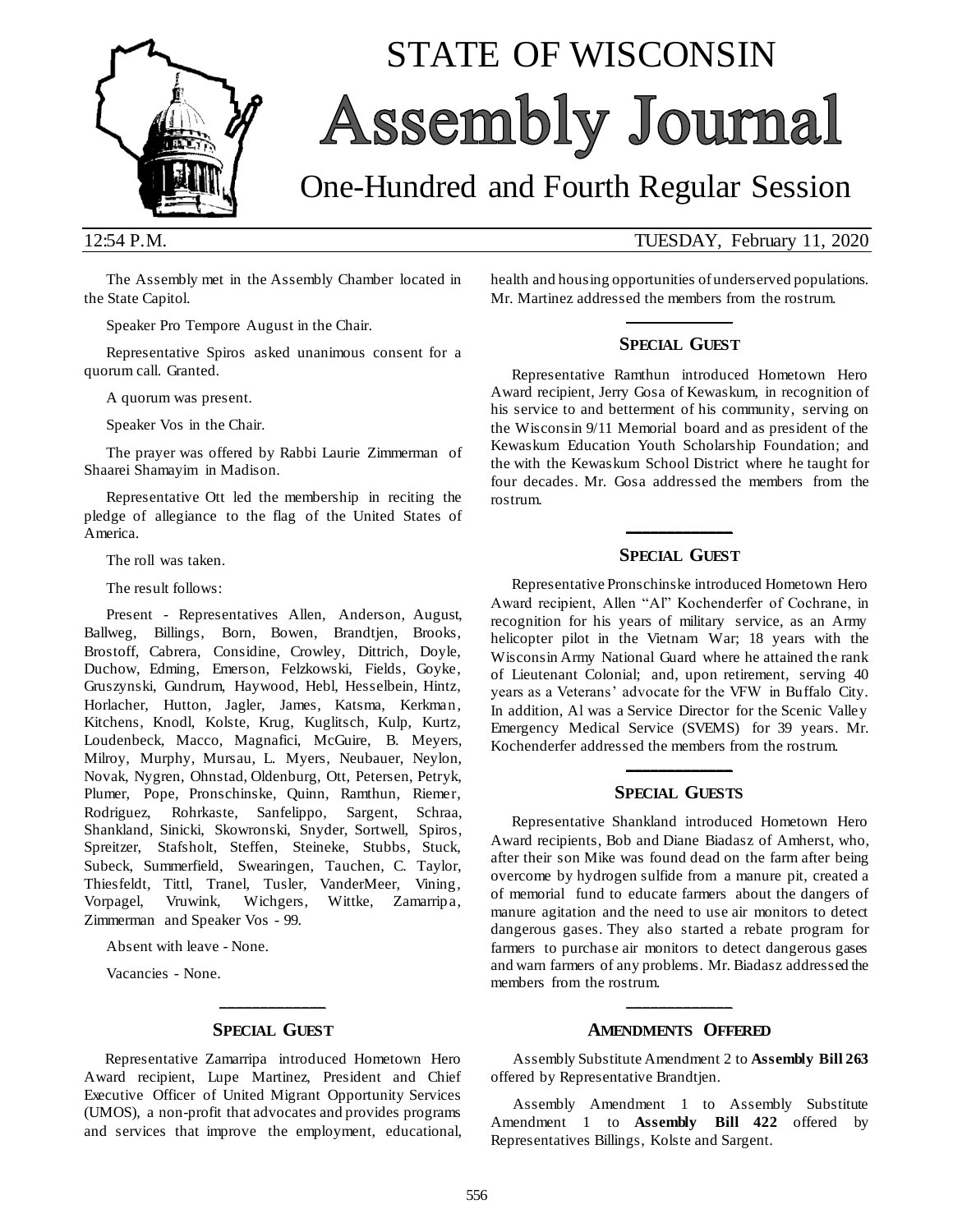Assembly Amendment 2 to **Assembly Bill 546** offered by Representative Felzkowski.

Assembly Substitute Amendment 1 to **Assembly Bill 579** offered by Representative Tittl.

Assembly Amendment 1 to Assembly Substitute Amendment 1 to **Assembly Bill 655** offered by Representatives Stuck and Brooks.

Assembly Substitute Amendment 1 to **Assembly Bill 683** offered by Representative Kitchens.

Assembly Amendment 1 to **Assembly Bill 843** offered by Representative Nygren.

Assembly Amendment 1 to **Assembly Bill 853** offered by Representative Hutton.

Assembly Amendment 1 to **Assembly Bill 856** offered by Representative Mursau.

Assembly Amendment 1 to **Assembly Bill 857** offered by Representative Magnafici.

Assembly Substitute Amendment 1 to **Assembly Bill 862** offered by Representative Nygren.

## **\_\_\_\_\_\_\_\_\_\_\_\_\_ ADMINISTRATIVE RULES**

#### **Assembly Clearinghouse Rule 19-144**

Relating to rate setting at Wisconsin veterans homes. Submitted by Department of Veterans Affairs. Report received from Agency, January 27, 2020. To committee on **Veterans and Military Affairs**. Referred on February 10, 2020.

#### **Assembly Clearinghouse Rule 18-095**

Relating to well construction and pump installation and affecting small business.

Resubmitted by Agency with germane modifications attached, pursuant to s. 227.19 (4)(b)3m, Wisconsin Statutes

To committee on **Environment** pursuant to s. 227.19 (5) (a), Wisconsin Statutes.

Referred on February 10, 2020.

## **\_\_\_\_\_\_\_\_\_\_\_\_\_ INTRODUCTION AND REFERENCE OF PROPOSALS**

Read first time and referred:

#### **Assembly Joint Resolution 131**

Relating to: honoring the life and service of Richard G. "Rick" Hill, former Chairman of the Oneida Nation.

By Representatives Steineke, L. Myers, Mursau, Pronschinske, Sinicki, Hintz, C. Taylor, Skowronski, Bowen, Hebl, Milroy, Gruszynski, Kolste, Vruwink, Subeck, Krug, Tauchen, Sargent, Pope, Spiros, Spreitzer, Ohnstad, Anderson and Brostoff; cosponsored by Senators Cowles, Roth, Carpenter, Hansen, Larson, Risser and Ringhand.

To committee on **Rules**.

#### **Assembly Joint Resolution 132**

Relating to: recognizing, honoring, and commemorating the 100th anniversary of Disabled American Veterans for its century of providing service to veterans and its continuing efforts.

By Representatives Skowronski and Kurtz; cosponsored by Senators Fitzgerald and Roth.

To committee on **Rules**.

#### **Assembly Joint Resolution 133**

Relating to: proclaiming May 2020 as Paper and Forestry Products Month in Wisconsin.

By Representatives Felzkowski, Krug, Edming, Kulp, Milroy, Murphy, Mursau, Nygren, Quinn, Shankland, Skowronski, Spiros, Stuck, Subeck, Swearingen, Tusler and VanderMeer; cosponsored by Senators Tiffany, Bewley, Cowles, Jacque, LeMahieu, Olsen, Roth, L. Taylor and Testin.

To committee on **Rules**.

#### **Assembly Joint Resolution 134**

Relating to: proclaiming February 2020 as Black History Month.

By Representatives L. Myers, Crowley, Fields, Bowen, Haywood, Stubbs, Cabrera, Hebl, Kolste, Steineke, Sargent, Emerson, Gruszynski, Zamarripa, Vruwink, Pope, Vining, Allen, Horlacher, Shankland, Milroy, Billings, Hintz, Sinicki, Anderson, C. Taylor, James, Neubauer, Duchow, Subeck, Spreitzer, Hesselbein, Doyle, Thiesfeldt, Ramthun, Considine, Brostoff, Kurtz and Ohnstad; cosponsored by Senators L. Taylor, Johnson, Carpenter, Schachtner, Kooyenga, Risser, Shilling, Larson, Bewley, Ringhand, Miller, Erpenbach and Wirch.

To committee on **Rules**.

#### **Assembly Bill 877**

Relating to: revising various provisions of the statutes for the purpose of making corrections and reconciling conflicts (Correction Bill).

By **Law Revision Committee** To committee on **Rules**.

#### **Assembly Bill 878**

Relating to: revising various provisions of the statutes for the purpose of making corrections and reconciling conflicts (Correction Bill).

By **Law Revision Committee** To committee on **Rules**.

#### **Assembly Bill 879**

Relating to: records retained by circuit courts (suggested as remedial legislation by the Office of the Director of State Courts).

By **Law Revision Committee**

To committee on **Rules**.

#### **Assembly Bill 880**

Relating to: named various changes to the Wisconsin Retirement System (suggested as remedial legislation by the Department of Employee Trust Funds).

By **Law Revision Committee** To committee on **Rules**.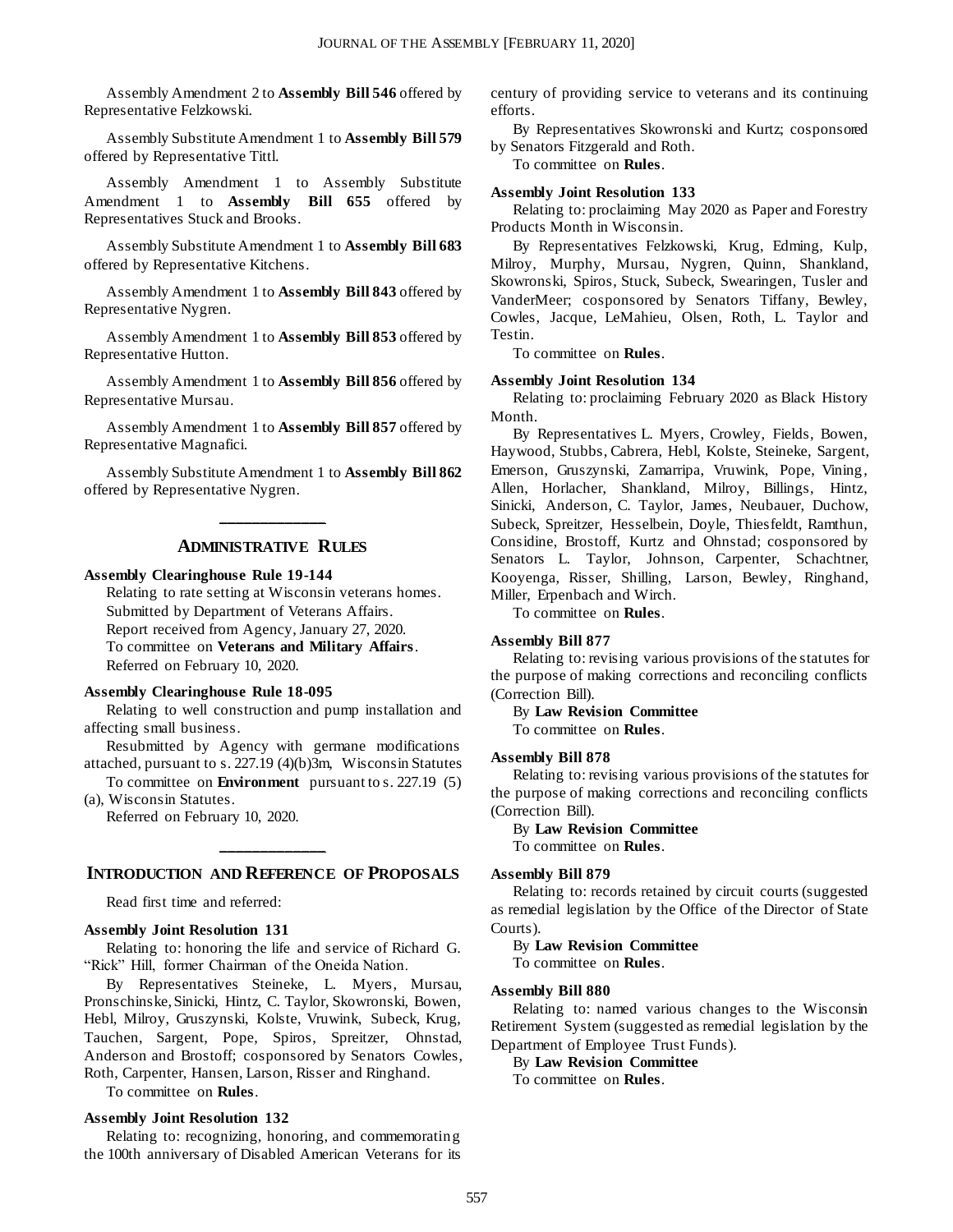#### **Assembly Bill 881**

Relating to: repealing obsolete statutory references in and making other changes to various tax laws (suggested as remedial legislation by the Department of Revenue).

#### By **Law Revision Committee**

To committee on **Rules**.

#### **Assembly Bill 882**

Relating to: the Department of Tourism's reporting duties and requirement to distribute cheese (suggested as remedial legislation by the Department of Tourism).

By **Law Revision Committee**

To committee on **Rules**.

#### **Assembly Bill 883**

Relating to: the exclusion of certain amounts from the calculation of income for purposes of Wisconsin Works eligibility and sources of funding for the Brighter Futures Initiative (suggested as remedial legislation by the Department of Children and Families).

#### By **Law Revision Committee**

To committee on **Rules**.

#### **Assembly Bill 884**

Relating to: incorporation of standards by reference into agency administrative rules and various changes to laws administered or enforced by the Department of Safety and Professional Services and credentialing boards (suggested as remedial legislation by the Department of Safety and Professional Services).

By **Law Revision Committee** To committee on **Rules**.

#### **Assembly Bill 885**

Relating to: the intermodal freight assistance program and a grant to the Incourage Community Foundation for the construction of an economic development and community hub (suggested as remedial legislation by the Department of Administration).

#### By **Law Revision Committee**

To committee on **Rules**.

#### **Assembly Bill 886**

Relating to: authorized activities of brewers and wineries . By Representatives Shankland, Tauchen, Considine, Dittrich, Sargent and Wichgers; cosponsored by Senators Smith and Bewley.

To committee on **State Affairs**.

#### **Assembly Bill 887**

Relating to: nomination signature requirements and circulating or signing nomination papers for more than one candidate for the same office.

By Representatives Spreitzer, Zamarripa, Anderson, Hebl, Hesselbein, Pope, Subeck, C. Taylor and Vruwink.

To committee on **Campaigns and Elections**.

#### **Assembly Bill 888**

Relating to: public health campaign for prevention of tobacco and electronic cigarette use, a grant program to support organizations working on youth vaping and cessation services, and making an appropriation.

By Representatives Billings, Hintz, Vining, Hebl, Neubauer, Riemer, Kolste, Zamarripa, Cabrera, Milroy, Sargent, Pope, Sinicki, Hesselbein, Spreitzer, Ohnstad, Doyle, Stubbs, Crowley, Considine, Subeck, Vruwink, Shankland, C. Taylor, Anderson and Bowen; cosponsored by Senators Schachtner, L. Taylor, Bewley, Risser, Larson, Shilling, Carpenter and Ringhand.

To committee on **State Affairs**.

#### **Assembly Bill 889**

Relating to: licenses for the retail sale of vapor products and making an appropriation.

By Representatives Vining, Billings, Anderson, Bowen, Considine, Crowley, Emerson, Fields, Hebl, Hesselbein, Kolste, Milroy, Neubauer, Ohnstad, Pope, Riemer, Sargent, Sinicki, Spreitzer, Stubbs, Subeck, C. Taylor, Vruwink and Zamarripa; cosponsored by Senators Shilling, Bewley, Carpenter, Larson, Risser and Schachtner.

To committee on **State Affairs**.

#### **Assembly Bill 890**

Relating to: creating the water fund for our future.

By Representatives Shankland, Nygren, Novak, Pope, Hebl, Billings, Anderson, Brostoff, Cabrera, Considine, Fields, Gruszynski, Hesselbein, Kitchens, Kolste, Krug, Neubauer, Ohnstad, Sargent, Sinicki, Spiros, Spreitzer, Stubbs, Subeck, C. Taylor, Tusler and Vruwink; cosponsored by Senators Smith, Olsen, Larson, Risser and Schachtner.

To committee on **Government Accountability and Oversight**.

#### **Assembly Bill 891**

Relating to: free fishing weekend for veterans.

By Representatives Milroy, Stafsholt, Anderson, Bowen, Brostoff, Hebl, Kolste, Ohnstad, Sinicki, Skowronski, Spreitzer, Stubbs, Subeck, Vruwink and Zamarripa; cosponsored by Senators Bewley, Testin, Schachtner, Smith and L. Taylor.

To committee on **Sporting Heritage**.

#### **Assembly Bill 892**

Relating to: agency authority regarding public health emergencies and making an appropriation.

By Representatives Bowen, Anderson, Billings, Crowley, Doyle, Emerson, Fields, Hebl, Hesselbein, Kolste, Neubauer, Ohnstad, Pope, Riemer, Sargent, Shankland, Sinicki, Spreitzer, Subeck, C. Taylor, Vining, Vruwink and Zamarripa; cosponsored by Senators Schachtner, Bewley, Carpenter, Larson, Risser and Shilling.

To committee on **Health**.

#### **Assembly Bill 893**

Relating to: the composition of the Southeastem Wisconsin Fox River Commission (suggested as remedial legislation by the Law Revision Committee).

By **Law Revision Committee** To committee on **Rules**.

#### **Assembly Bill 894**

Relating to: livestock facility siting and expansion and granting rule-making authority.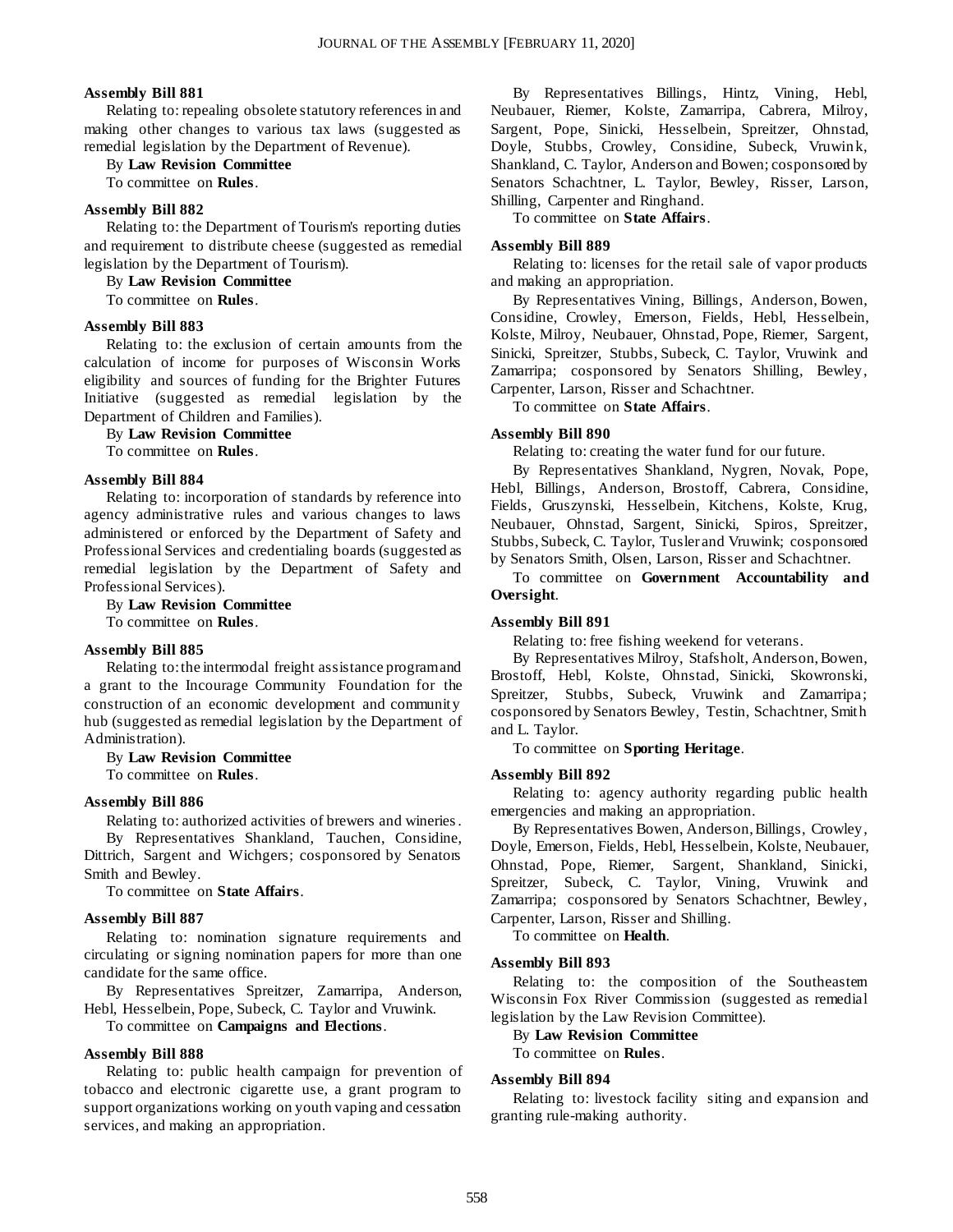By Representatives Tranel, Tauchen, Kurtz, Novak, Ballweg, Summerfield and Tusler; cosponsored by Senators Marklein, Bernier, Feyen, LeMahieu and Olsen.

To committee on **Agriculture**.

#### **Assembly Bill 895**

Relating to: construction of or improvements to indoor, athletic or aquatic athletic facilities, granting bonding authority, and making an appropriation.

By Representatives Knodl, Fields, Loudenbeck and Vruwink; cosponsored by Senators Testin and Darling.

To committee on **State Affairs**.

### **Assembly Bill 896**

Relating to: body cameras on law enforcement officers. By Representative Spiros.

To committee on **State Affairs**.

#### **Assembly Bill 897**

Relating to: investigations by the Elections Commission based on information from the Electronic Registration Information Center and from municipal clerks indicating that Wisconsin registered voters may have voted more than once in the same election, and complaints filed with the Elections Commission alleging election law violations.

By Representatives Brandtjen, Allen, Dittrich, Gundrum, Loudenbeck, Magnafici and Skowronski; cosponsored by Senators Bernier, Wanggaard, Craig and Jacque.

To committee on **Campaigns and Elections**.

#### **Assembly Bill 898**

Relating to: the time for holding special primaries , requiring those who register electronically or by mail to vote in person the first time they vote, obtaining another person's marked absentee ballot, tampering with voting machines or ballots, and providing a penalty.

By Representatives Tusler and Allen.

To committee on **Campaigns and Elections**.

#### **Assembly Bill 899**

Relating to: practicing hair braiding without a license.

By Representatives Stubbs, Sortwell, Allen, Brandtjen, Crowley, Emerson, Gruszynski, Gundrum, Hutton and VanderMeer; cosponsored by Senators Johnson, Jacque, Kapenga, Kooyenga, Stroebel and Wirch.

To committee on **Regulatory Licensing Reform**.

#### **Assembly Bill 900**

Relating to: applicability of 2017 Wisconsin Act 184 and placement of sexually violent persons on supervised release.

By Representatives Summerfield and Shankland.

To committee on **Corrections**.

#### **Assembly Bill 901**

Relating to: cost-sharing assistance for property tax assessments.

By Representative Rohrkaste.

To committee on **Local Government**.

#### **Assembly Bill 902**

Relating to: actions for excessive property tax assessments.

By Representative Rohrkaste.

To committee on **Local Government**.

#### **Assembly Bill 903**

Relating to: the submission of information for commercial property tax assessments.

By Representative Rohrkaste.

To committee on **Local Government**.

#### **Assembly Bill 904**

Relating to: creating statewide website for municipality housing reports, modifying housing reporting requirements, and requiring annual update of housing fee report.

By Representatives Summerfield, Kuglitsch, Plumer, Skowronski, Tusler and VanderMeer; cosponsored by Senators Bernier and Olsen.

To committee on **Housing and Real Estate**.

#### **Assembly Bill 905**

Relating to: creating a refundable individual income tax credit for certain expenses incurred in the rehabilitation of an older home and making an appropriation.

By Representatives Summerfield, Petersen, Dittrich, Plumer, Skowronski, Tusler and VanderMeer; cosponsored by Senators Testin, Bernier and Olsen.

To committee on **Ways and Means**.

#### **Assembly Bill 906**

Relating to: state workforce housing income and franchise tax credit and requiring the exercise of rule-making authority.

By Representatives Summerfield, Nygren, Dittrich, Petryk, Plumer, Skowronski and VanderMeer; cosponsored by Senators Bernier and Olsen.

To committee on **Ways and Means**.

#### **Assembly Bill 907**

Relating to: creating a sales tax exemption for materials used to construct workforce housing developments.

By Representatives Kulp, Quinn, Plumer, Petryk, VanderMeer, Skowronski, Spiros and Tusler; cosponsored by Senators Testin, Feyen, Bernier and Olsen.

To committee on **Ways and Means**.

## **\_\_\_\_\_\_\_\_\_\_\_\_\_ ACTION ON THE SENATE MESSAGE**

#### **Senate Bill 468**

Relating to: funding the public defender pay progression and making an appropriation.

By Senators Petrowski, Carpenter, Wanggaard, Bewley, Darling, Feyen, Johnson, Miller, Olsen, Ringhand, Risser, L. Taylor, Wirch, Testin and Larson; cosponsored by Representatives Loudenbeck, Born, Tusler, McGuire, Goyke, Anderson, Bowen, Brostoff, Dittrich, Doyle, Duchow, Edming, Fields, Jagler, James, Murphy, Neubauer, Nygren, Ohnstad, Riemer, Schraa, Sinicki, Spiros, Spreitzer, Tranel, VanderMeer, Vorpagel, Zamarripa, Zimmerman, Summerfield, C. Taylor and Knodl.

**\_\_\_\_\_\_\_\_\_\_\_\_\_**

To joint committee on **Finance**.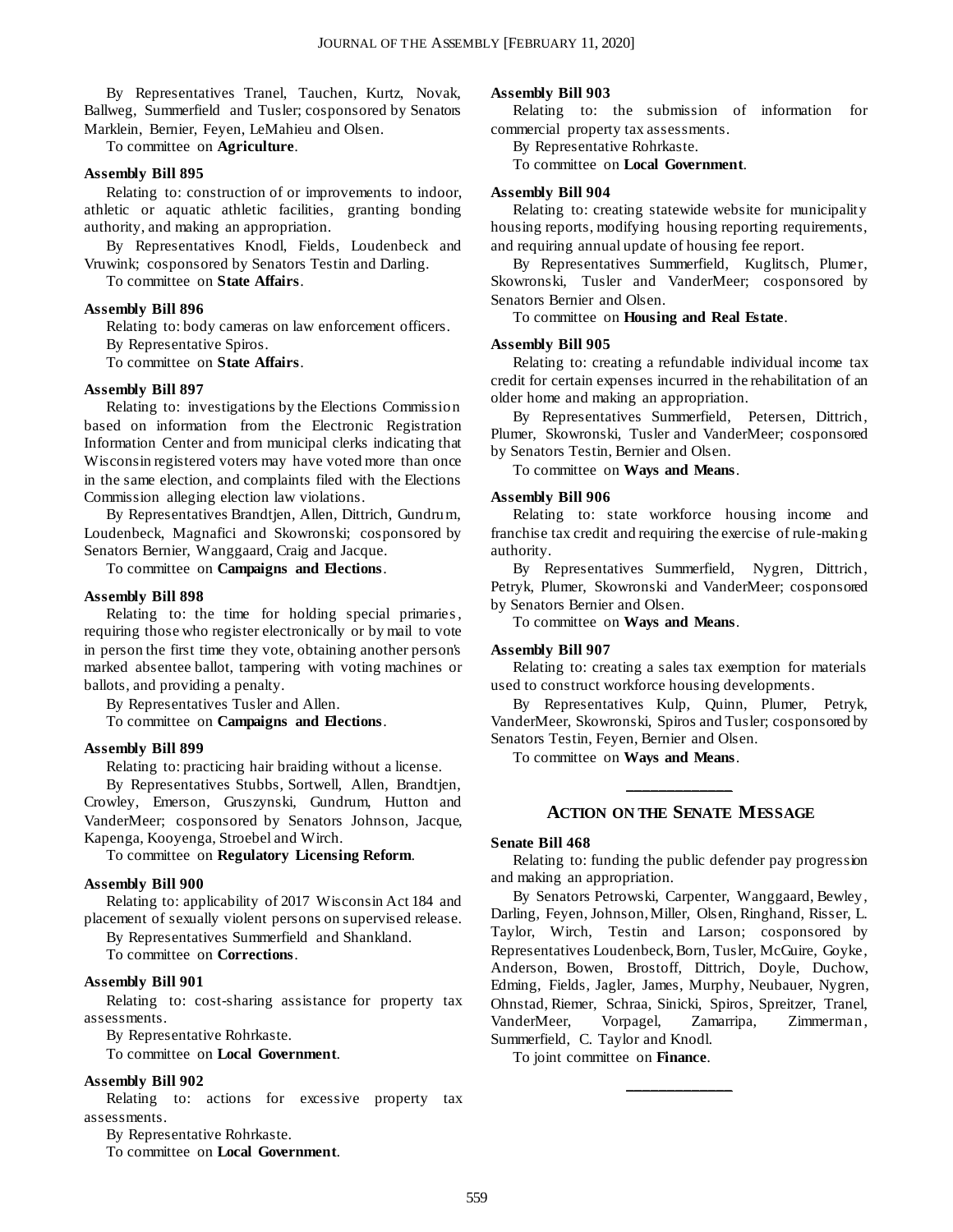### **REFERENCE BUREAU CORRECTIONS**

**Assembly Bill 856**

**1.** Page 1, line 6: after "program" insert "and granting rule-making authority".

## **\_\_\_\_\_\_\_\_\_\_\_\_\_ SPEAKER'S COMMUNICATIONS**

February 11, 2020

Representative Jim Steineke Room 115 West, State Capitol Madison, WI 53708

Dear Representative Steineke:

Pursuant to Assembly Rule 24 (3)(a), with your permission as Chair of the Rules committee, I will remove Assembly Bill 536 from the committee and refer the bill to the Finance committee.

Please contact my office with any questions.

Sincerely, *ROBIN J. VOS* Assembly Speaker

**\_\_\_\_\_\_\_\_\_\_\_\_\_**

February 11, 2020

Representative Jim Steineke Room 115 West, State Capitol Madison, WI 53708

Dear Representative Steineke:

Pursuant to Assembly Rules 24 (3)(a), with your permission as Chair of the Rules committee, I will remove Assembly Bill 662 from the committee and refer the bill to the Finance committee.

Please contact my office with any questions.

Sincerely, *ROBIN J. VOS* Assembly Speaker

## **\_\_\_\_\_\_\_\_\_\_\_\_\_ COMMUNICATIONS**

February 11, 2020

Patrick E. Fuller Assembly Chief Clerk 17 West Main Street, Suite 401 Madison, WI 53703

Dear Chief Clerk Fuller:

Please add my name as a co-author of Assembly Bill 691, relating to prohibiting an assessor from changing the valuation of property based solely on a recent sale of the property.

Please add my name as a co-author of Assembly Bill 841, relating to allowing discounts for prompt payment of health care fees.

**\_\_\_\_\_\_\_\_\_\_\_\_\_**

Sincerely, *JAMES EDMING* State Representative 87th Assembly District

February 11, 2020

Patrick E. Fuller Assembly Chief Clerk 17 West Main Street, Suite 401 Madison, WI 53703

Dear Chief Clerk Fuller:

Please add my name as a co-author of Assembly Bill 842, relating to providing funding related to PFAS programs and positions, granting rule-making authority, and making an appropriation.

Please add my name as a co-author of Assembly Bill 843, relating to PFAS standards and grant programs, providing blood testing for certain individuals, requiring a cancer cluster study, extending the time limit for emergency rule procedures, providing an exemption from emergency rule procedures, and granting rule-making authority.

**\_\_\_\_\_\_\_\_\_\_\_\_\_**

Sincerely, *STAUSH GRUSZYNSKI* State Representative 90th Assembly District

February 11, 2020

Patrick E. Fuller Assembly Chief Clerk 17 West Main Street, Suite 401 Madison, WI 53703

Dear Chief Clerk Fuller:

Please add my name as a co-author of Assembly Bill 830, relating to earned release upon the completion of a training program, reporting on the aging and elderly prison population, and making an appropriation.

Please add my name as a co-author of Assembly Bill 831, relating to maximum period of imprisonment following revocation of extended supervision or probation and making an appropriation.

Please add my name as a co-author of Assembly Bill 832, relating to sentence credits for time on parole or extended supervision, sentencing limitations on extended supervision, early discharge from extended supervision, making an appropriation, and providing a penalty.

> Sincerely, *MARISABEL CABRERA* State Representative 9th Assembly District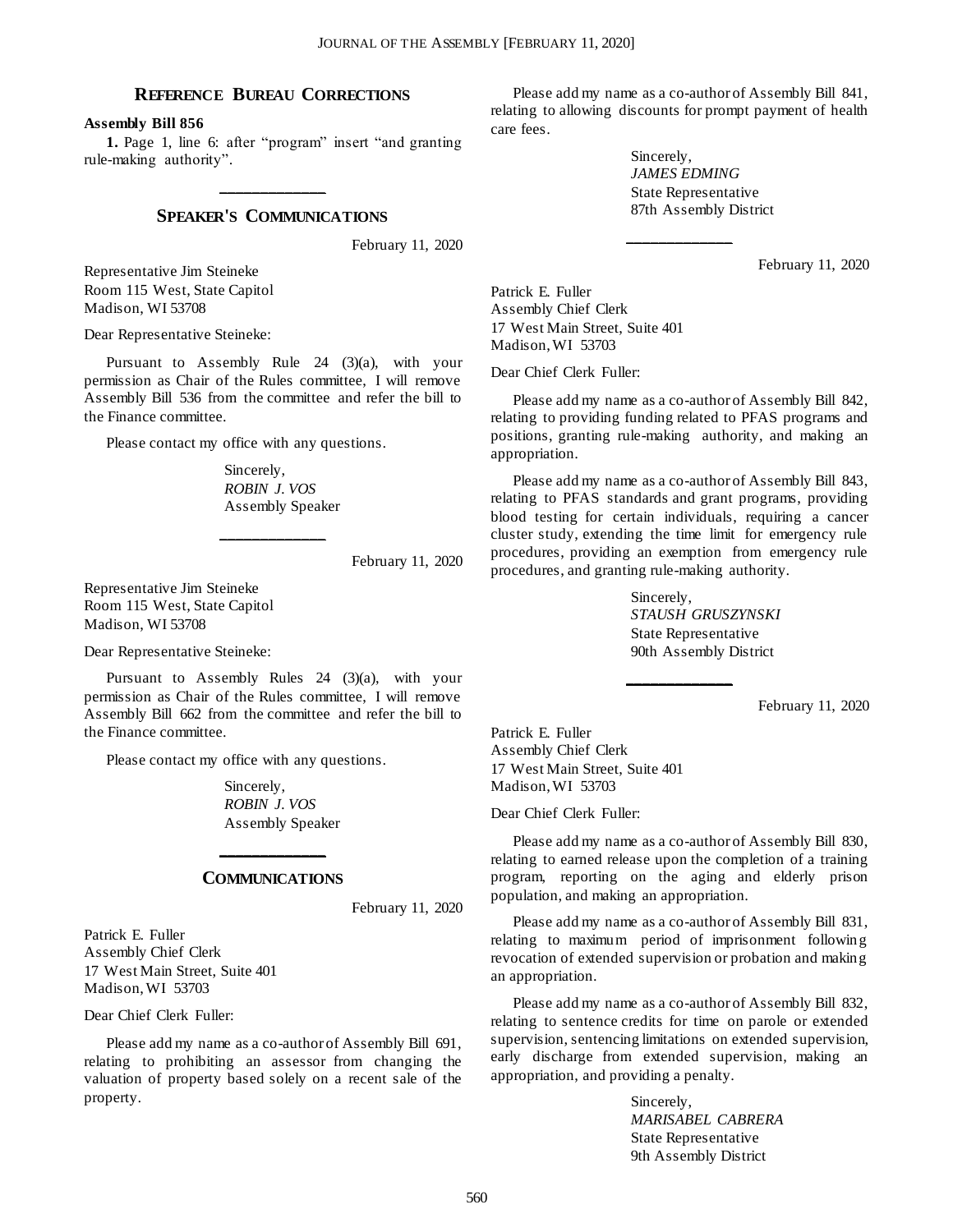February 11, 2020

Patrick E. Fuller Assembly Chief Clerk 17 West Main Street, Suite 401 Madison, WI 53703

Dear Chief Clerk Fuller:

Please add my name as a co-sponsor of Assembly Bill 476, relating to lead testing of potable water sources in certain schools; providing loans for lead remediation in certain schools; and providing an exception to referendum restrictions for lead remediation.

**\_\_\_\_\_\_\_\_\_\_\_\_\_**

Sincerely, *ANDRÉ JACQUE* State Senator 1st Senate District

## **\_\_\_\_\_\_\_\_\_\_\_\_\_ CALENDAR OF TUESDAY, FEBRUARY 11**

Representative Steineke asked unanimous consent that **Senate Joint Resolution 56** be withdrawn from today's calendar and taken up at this time. Granted.

#### **Senate Joint Resolution 56**

Relating to: honoring the life and service of Glen Moberg.

The question was: Shall **Senate Joint Resolution 56** be concurred in?

Motion carried.

Representative Steineke asked unanimous consent that the rules be suspended and that **Senate Joint Resolution 56** be immediately messaged to the Senate. Granted.

Representative Steineke asked unanimous consent that **Assembly Joint Resolution 125** be withdrawn from today's calendar and taken up at this time. Granted.

#### **Assembly Joint Resolution 125**

Relating to: recognizing February as Noonan Syndrome Awareness Month.

The question was: Shall **Assembly Joint Resolution 125** be adopted?

Motion carried.

Representative Steineke asked unanimous consent that the rules be suspended and that **Assembly Joint Resolution 125** be immediately messaged to the Senate. Granted.

Representative Steineke asked unanimous consent that **Assembly Joint Resolution 127** be withdrawn from today's calendar and taken up at this time. Granted.

#### **Assembly Joint Resolution 127**

Relating to: recognizing the 29th anniversary of the start of Operation Desert Storm on January 17, 1991, and honoring the veterans of this conflict.

The question was: Shall **Assembly Joint Resolution 127** be adopted?

Motion carried.

Representative Steineke asked unanimous consent that the rules be suspended and that **Assembly Joint Resolution 127** be immediately messaged to the Senate. Granted.

Speaker Pro Tempore August in the chair.

#### **Assembly Bill 357**

Relating to: regulation of public adjusters and granting rule-making authority.

The question was: Shall Senate Amendment 1 to **Assembly Bill 357** be concurred in?

Motion carried.

Representative Steineke asked unanimous consent that the rules be suspended and that the Assembly's action on **Assembly Bill 357** be immediately messaged to the Senate. Granted.

#### **Assembly Bill 531**

Relating to: requiring that student identification cards include contact information for suicide prevention hotlines.

The question was: Shall Senate Amendment 1 to **Assembly Bill 531** be concurred in?

Motion carried.

Representative Steineke asked unanimous consent that the rules be suspended and that the Assembly's action on **Assembly Bill 531** be immediately messaged to the Senate. Granted.

#### **Assembly Bill 30**

Relating to: creating a procedure for granting certificates of qualification for employment for persons convicted of a crime and making an appropriation.

Representative Hutton asked unanimous consent that Assembly Amendment 1 to **Assembly Bill 30** be withdrawn and returned to author. Granted.

Assembly Amendment 2 to **Assembly Bill 30** offered by Representative Hutton.

The question was: Shall Assembly Amendment 2 to **Assembly Bill 30** be adopted?

#### Motion carried.

The question was: Shall **Assembly Bill 30** be ordered engrossed and read a third time?

#### Motion carried.

Representative Steineke asked unanimous consent that the rules be suspended and that **Assembly Bill 30** be given a third reading. Granted.

The question was: **Assembly Bill 30** having been read three times, shall the bill be passed?

The roll was taken.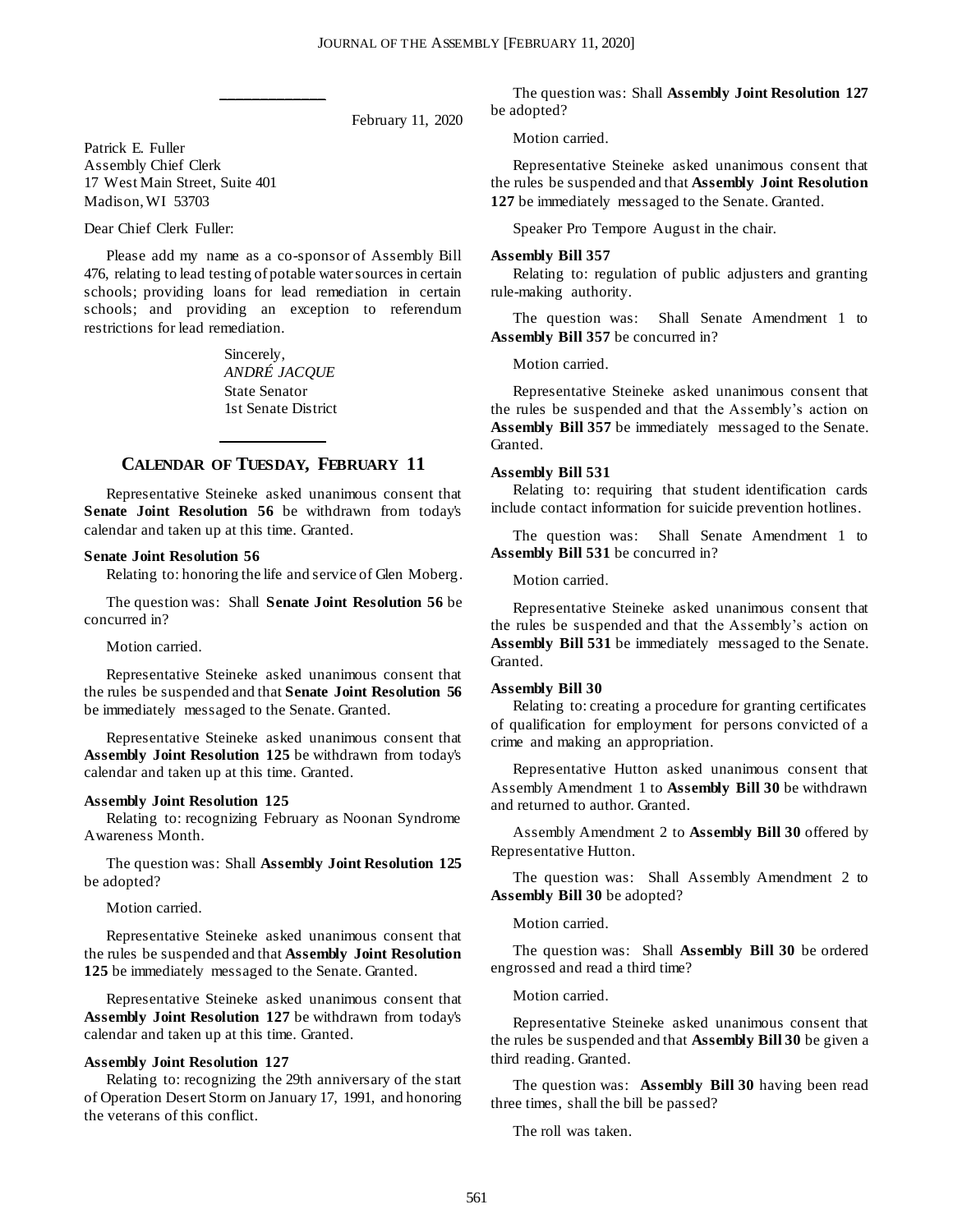The result follows:

Ayes - Representatives Allen, Anderson, August, Ballweg, Billings, Born, Bowen, Brandtjen, Brooks, Brostoff, Cabrera, Considine, Crowley, Dittrich, Doyle, Duchow, Edming, Emerson, Felzkowski, Fields, Goyke, Gruszynski, Gundrum, Haywood, Hebl, Hesselbein, Hintz, Horlacher, Hutton, Jagler, James, Katsma, Kerkman, Kitchens, Knodl, Kolste, Krug, Kuglitsch, Kulp, Kurtz, Loudenbeck, Macco, Magnafici, McGuire, B. Meyers, Milroy, Murphy, Mursau, L. Myers, Neubauer, Neylon, Novak, Nygren, Ohnstad, Oldenburg, Ott, Petersen, Petryk, Plumer, Pope, Pronschinske, Quinn, Ramthun, Riemer, Rodriguez, Rohrkaste, Sanfelippo, Sargent, Schraa, Shankland, Sinicki, Skowronski, Snyder, Sortwell, Spiros, Spreitzer, Stafsholt, Steffen, Steineke, Stubbs, Stuck, Subeck, Summerfield, Swearingen, Tauchen, C. Taylor, Thiesfeldt, Tittl, Tranel, Tusler, VanderMeer, Vining, Vorpagel, Vruwink, Wichgers, Wittke, Zamarripa, Zimmerman and Speaker Vos - 99.

Noes - None.

Absent or not voting - None.

Motion carried.

Representative Steineke asked unanimous consent that the rules be suspended and that **Assembly Bill 30** be immediately messaged to the Senate. Granted.

#### **Assembly Bill 86**

Relating to: changing the official bond requirements for town municipal judges.

The question was: Shall **Assembly Bill 86** be ordered engrossed and read a third time?

Motion carried.

Representative Steineke asked unanimous consent that the rules be suspended and that **Assembly Bill 86** be given a third reading. Granted.

The question was: **Assembly Bill 86** having been read three times, shall the bill be passed?

#### Motion carried.

Representative Steineke asked unanimous consent that the rules be suspended and that **Assembly Bill 86** be immediately messaged to the Senate. Granted.

#### **Assembly Bill 147**

Relating to: caller ID spoofing, granting rule-making authority, and providing a penalty.

The question was: Shall Assembly Amendment 1 to **Assembly Bill 147** be adopted?

#### Motion carried.

The question was: Shall **Assembly Bill 147** be ordered engrossed and read a third time?

Motion carried.

Representative Steineke asked unanimous consent that the rules be suspended and that **Assembly Bill 147** be given a third reading. Granted.

The question was: **Assembly Bill 147** having been read three times, shall the bill be passed?

#### Motion carried.

Representative Stubbs asked unanimous consent to be added as a coauthor of **Assembly Bill 147**. Granted.

Representative Steineke asked unanimous consent that the rules be suspended and that **Assembly Bill 147** be immediately messaged to the Senate. Granted.

#### **Assembly Bill 198**

Relating to: battery or threat to a probation, extended supervision, and parole agent; a community supervision agent; or an aftercare agent or a family member of the agent and providing a penalty.

The question was: Shall Assembly Amendment 1 to **Assembly Bill 198** be adopted?

#### Motion carried.

The question was: Shall **Assembly Bill 198** be ordered engrossed and read a third time?

Motion carried.

Representative Steineke asked unanimous consent that the rules be suspended and that **Assembly Bill 198** be given a third reading. Granted.

The question was: **Assembly Bill 198** having been read three times, shall the bill be passed?

#### Motion carried.

Representative Steineke asked unanimous consent that the rules be suspended and that **Assembly Bill 198** be immediately messaged to the Senate. Granted.

#### **Assembly Bill 322**

Relating to: the availability of information on crimes through the consolidated court automation programs.

The question was: Shall **Assembly Bill 322** be ordered engrossed and read a third time?

#### Motion carried.

Representative Steineke asked unanimous consent that the rules be suspended and that **Assembly Bill 322** be given a third reading. Granted.

The question was: **Assembly Bill 322** having been read three times, shall the bill be passed?

Motion carried.

Representative Steineke asked unanimous consent that the rules be suspended and that **Assembly Bill 322** be immediately messaged to the Senate. Granted.

#### **Assembly Bill 359**

Relating to: justices or judges authorized to officiate a marriage.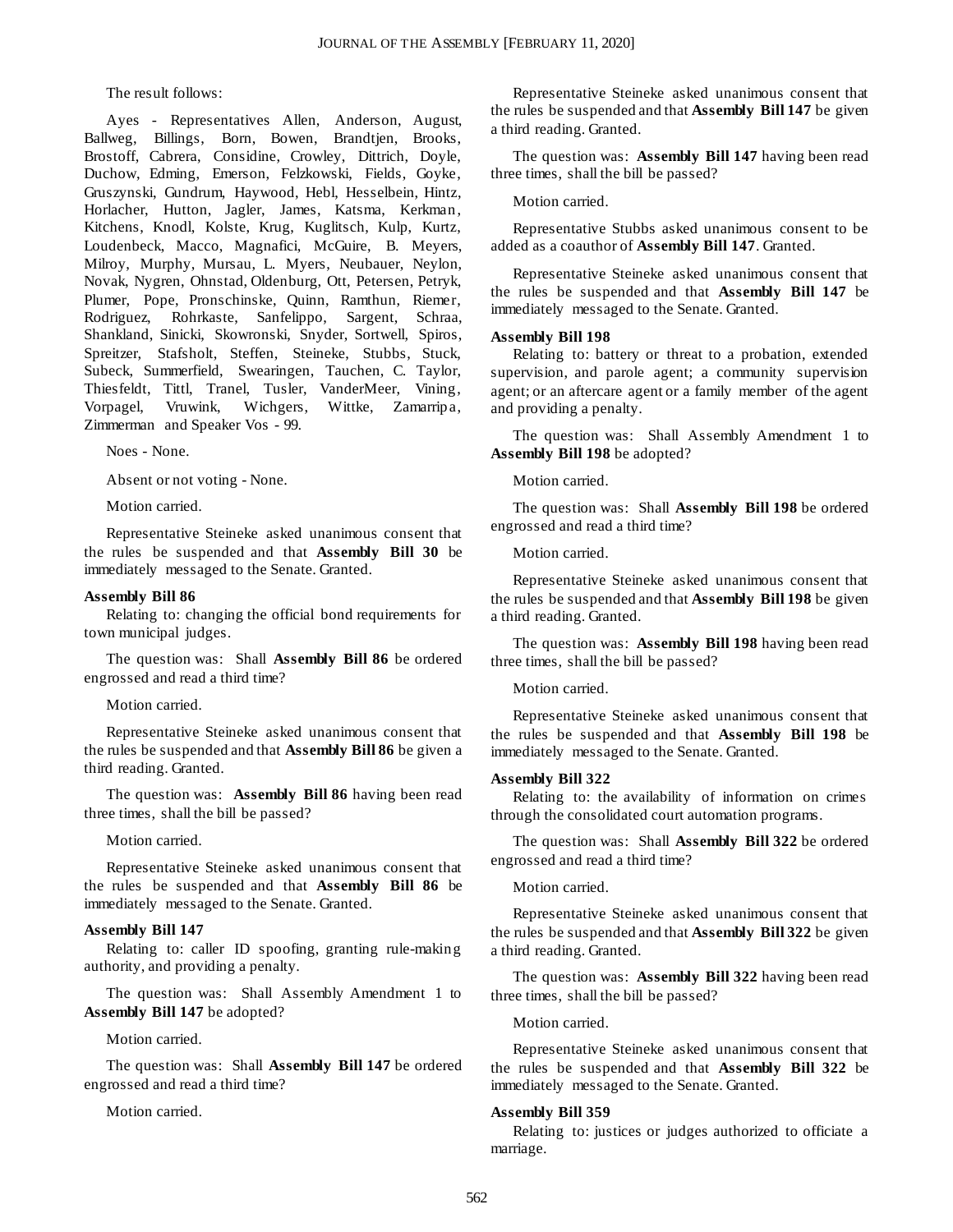The question was: Shall **Assembly Bill 359** be ordered engrossed and read a third time?

Motion carried.

Representative Steineke asked unanimous consent that the rules be suspended and that **Assembly Bill 359** be given a third reading. Granted.

The question was: **Assembly Bill 359** having been read three times, shall the bill be passed?

Motion carried.

Representative Steineke asked unanimous consent that the rules be suspended and that **Assembly Bill 359** be immediately messaged to the Senate. Granted.

#### **Assembly Bill 379**

Relating to: time limits for certain offenses related to operating a motor vehicle while intoxicated.

The question was: Shall **Assembly Bill 379** be ordered engrossed and read a third time?

Motion carried.

Representative Steineke asked unanimous consent that the rules be suspended and that **Assembly Bill 379** be given a third reading. Granted.

The question was: **Assembly Bill 379** having been read three times, shall the bill be passed?

The roll was taken.

The result follows:

Ayes - Representatives Allen, Anderson, August, Ballweg, Billings, Born, Bowen, Brandtjen, Brooks, Brostoff, Cabrera, Considine, Crowley, Dittrich, Doyle, Duchow, Edming, Emerson, Felzkowski, Fields, Goyke, Gruszynski, Gundrum, Haywood, Hebl, Hesselbein, Hintz, Horlacher, Hutton, Jagler, James, Katsma, Kerkman, Kitchens, Knodl, Kolste, Krug, Kuglitsch, Kulp, Kurtz, Loudenbeck, Macco, Magnafici, McGuire, B. Meyers, Milroy, Murphy, Mursau, L. Myers, Neubauer, Neylon, Novak, Nygren, Ohnstad, Oldenburg, Ott, Petersen, Petryk, Plumer, Pope, Pronschinske, Quinn, Ramthun, Riemer, Rodriguez, Rohrkaste, Sanfelippo, Sargent, Schraa, Shankland, Sinicki, Skowronski, Snyder, Sortwell, Spiros, Spreitzer, Stafsholt, Steffen, Steineke, Stubbs, Stuck, Subeck, Summerfield, Swearingen, Tauchen, C. Taylor, Thiesfeldt, Tittl, Tranel, Tusler, VanderMeer, Vining, Vorpagel, Vruwink, Wichgers, Wittke, Zamarripa, Zimmerman and Speaker Vos - 99.

Noes - None.

Absent or not voting - None.

Motion carried.

Representative Steineke asked unanimous consent that the rules be suspended and that **Assembly Bill 379** be immediately messaged to the Senate. Granted.

#### **Assembly Bill 444**

Relating to: free expression within the University of Wisconsin System, providing an exemption from rulemaking procedures, and granting rule-making authority.

The question was: Shall Assembly Substitute Amendment 1 to **Assembly Bill 444** be adopted?

Motion carried.

The question was: Shall **Assembly Bill 444** be ordered engrossed and read a third time?

Motion carried.

Representative Steineke asked unanimous consent that the rules be suspended and that **Assembly Bill 444** be given a third reading. Granted.

Representative Spiros in the chair.

Speaker Pro Tempore August in the chair.

The question was: **Assembly Bill 444** having been read three times, shall the bill be passed?

The roll was taken.

The result follows:

Ayes - Representatives Allen, August, Ballweg, Born, Brandtjen, Brooks, Dittrich, Duchow, Edming, Felzkows ki, Gundrum, Horlacher, Hutton, Jagler, James, Katsma, Kerkman, Kitchens, Knodl, Krug, Kuglitsch, Kulp, Kurtz, Loudenbeck, Macco, Magnafici, Murphy, Mursau, Neylon, Novak, Nygren, Oldenburg, Ott, Petersen, Petryk, Plumer, Pronschinske, Quinn, Ramthun, Rodriguez, Rohrkaste, Sanfelippo, Schraa, Skowronski, Snyder, Spiros, Stafsholt, Steffen, Steineke, Summerfield, Swearingen, Tauchen, Thiesfeldt, Tittl, Tranel, Tusler, VanderMeer, Vorpagel, Wichgers, Wittke, Zimmerman and Speaker Vos - 62.

Noes - Representatives Anderson, Billings, Bowen, Brostoff, Cabrera, Considine, Crowley, Doyle, Emerson, Fields, Goyke, Gruszynski, Haywood, Hebl, Hesselbein, Hintz, Kolste, McGuire, B. Meyers, Milroy, L. Myers, Neubauer, Ohnstad, Pope, Riemer, Sargent, Shankland, Sinicki, Sortwell, Spreitzer, Stubbs, Stuck, Subeck, C. Taylor, Vining, Vruwink and Zamarripa - 37.

Absent or not voting - None.

Motion carried.

Representative Steineke asked unanimous consent that the rules be suspended and that **Assembly Bill 444** be immediately messaged to the Senate. Granted.

#### **Assembly Bill 454**

Relating to: falsely reporting an emergency and providing a penalty.

The question was: Shall Assembly Substitute Amendment 1 to **Assembly Bill 454** be adopted?

Motion carried.

The question was: Shall **Assembly Bill 454** be ordered engrossed and read a third time?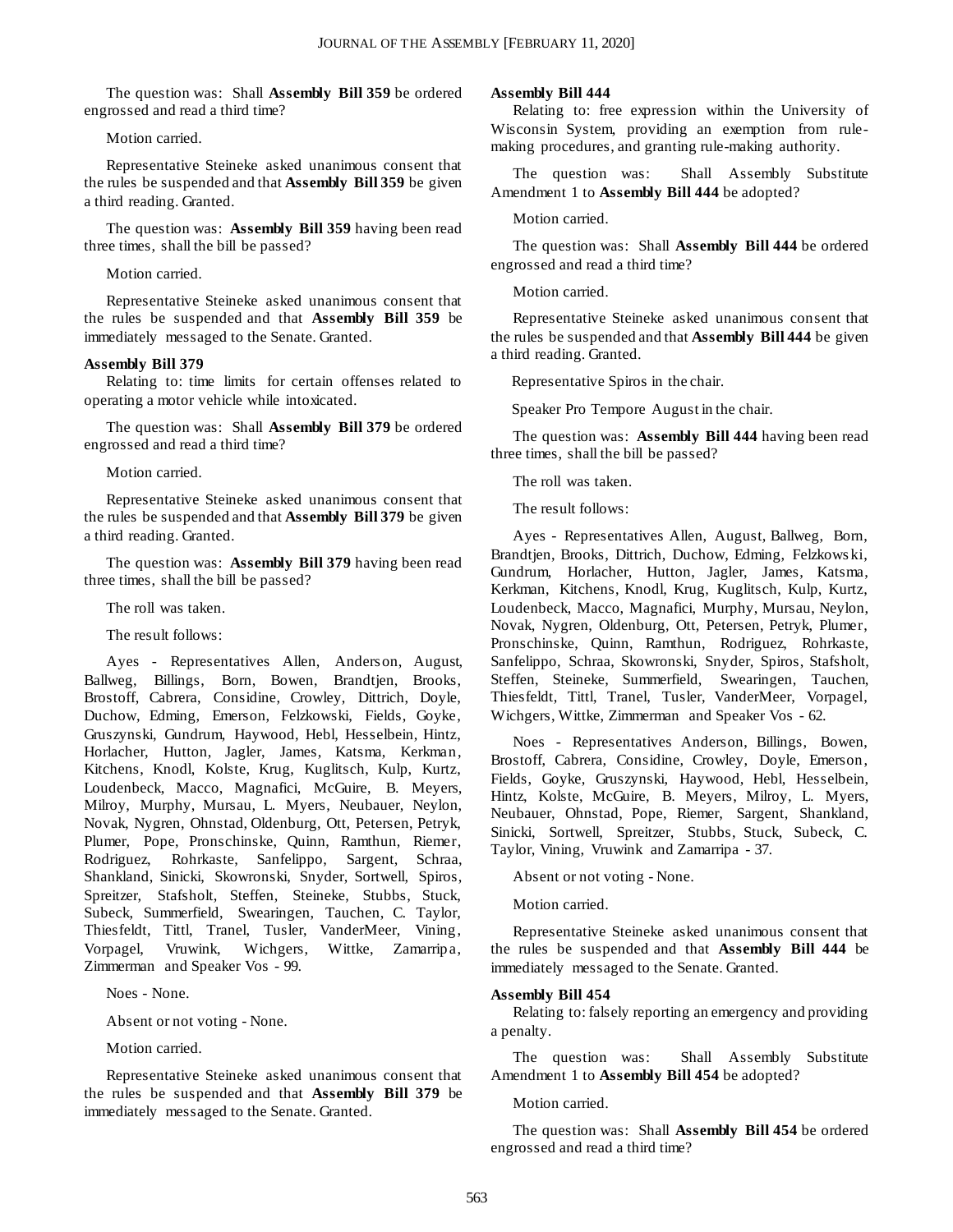#### Motion carried.

Representative Steineke asked unanimous consent that the rules be suspended and that **Assembly Bill 454** be given a third reading. Granted.

The question was: **Assembly Bill 454** having been read three times, shall the bill be passed?

Motion carried.

Representative Steineke asked unanimous consent that the rules be suspended and that **Assembly Bill 454** be immediately messaged to the Senate. Granted.

#### **Assembly Bill 480**

Relating to: increased penalties for crimes against elder persons; restraining orders for elder persons; freezing assets of a defendant charged with financial exploitation of an elder person; sexual assault of an elder person; physical abuse of an elder person; and providing a penalty.

The question was: Shall Assembly Amendment 1 to **Assembly Bill 480** be adopted?

Motion carried.

The question was: Shall Assembly Amendment 2 to **Assembly Bill 480** be adopted?

Motion carried.

The question was: Shall **Assembly Bill 480** be ordered engrossed and read a third time?

Motion carried.

Representative Steineke asked unanimous consent that the rules be suspended and that **Assembly Bill 480** be given a third reading. Granted.

The question was: **Assembly Bill 480** having been read three times, shall the bill be passed?

Motion carried.

Representative Sortwell asked unanimous consent to be recorded as voting "**No**" on the previous question. Granted.

Representative Steineke asked unanimous consent that the rules be suspended and that **Assembly Bill 480** be immediately messaged to the Senate. Granted.

#### **Assembly Bill 481**

Relating to: financial exploitation of vulnerable adults.

The question was: Shall **Assembly Bill 481** be ordered engrossed and read a third time?

Motion carried.

Representative Steineke asked unanimous consent that the rules be suspended and that **Assembly Bill 481** be given a third reading. Granted.

The question was: **Assembly Bill 481** having been read three times, shall the bill be passed?

Motion carried.

Representatives Milroy and Sortwell asked unanimous consent to be recorded as voting "**No**" on the previous question. Granted.

Representative Steineke asked unanimous consent that the rules be suspended and that **Assembly Bill 481** be immediately messaged to the Senate. Granted.

#### **Assembly Bill 482**

Relating to: financial exploitation of vulnerable adults with securities accounts, violations of the Wisconsin Uniform Securities Law, granting rule-making authority, and providing a penalty.

The question was: Shall **Assembly Bill 482** be ordered engrossed and read a third time?

Motion carried.

Representative Steineke asked unanimous consent that the rules be suspended and that **Assembly Bill 482** be given a third reading. Granted.

The question was: **Assembly Bill 482** having been read three times, shall the bill be passed?

Motion carried.

Representatives Milroy and Sortwell asked unanimous consent to be recorded as voting "**No**" on the previous question. Granted.

Representative Steineke asked unanimous consent that the rules be suspended and that **Assembly Bill 482** be immediately messaged to the Senate. Granted.

#### **Assembly Bill 522**

Relating to: automatic renewal of contracts involving industrial gases and related equipment.

The question was: Shall **Assembly Bill 522** be ordered engrossed and read a third time?

Motion carried.

Representative Steineke asked unanimous consent that the rules be suspended and that **Assembly Bill 522** be given a third reading. Granted.

The question was: **Assembly Bill 522** having been read three times, shall the bill be passed?

Motion carried.

Representative Steineke asked unanimous consent that the rules be suspended and that **Assembly Bill 522** be immediately messaged to the Senate. Granted.

#### **Assembly Bill 576**

Relating to: requirements for funeral director apprenticeships and licenses, extending the time limit for emergency rule procedures, and providing an exemption from emergency rule procedures.

The question was: Shall Assembly Amendment 1 to **Assembly Bill 576** be adopted?

Motion carried.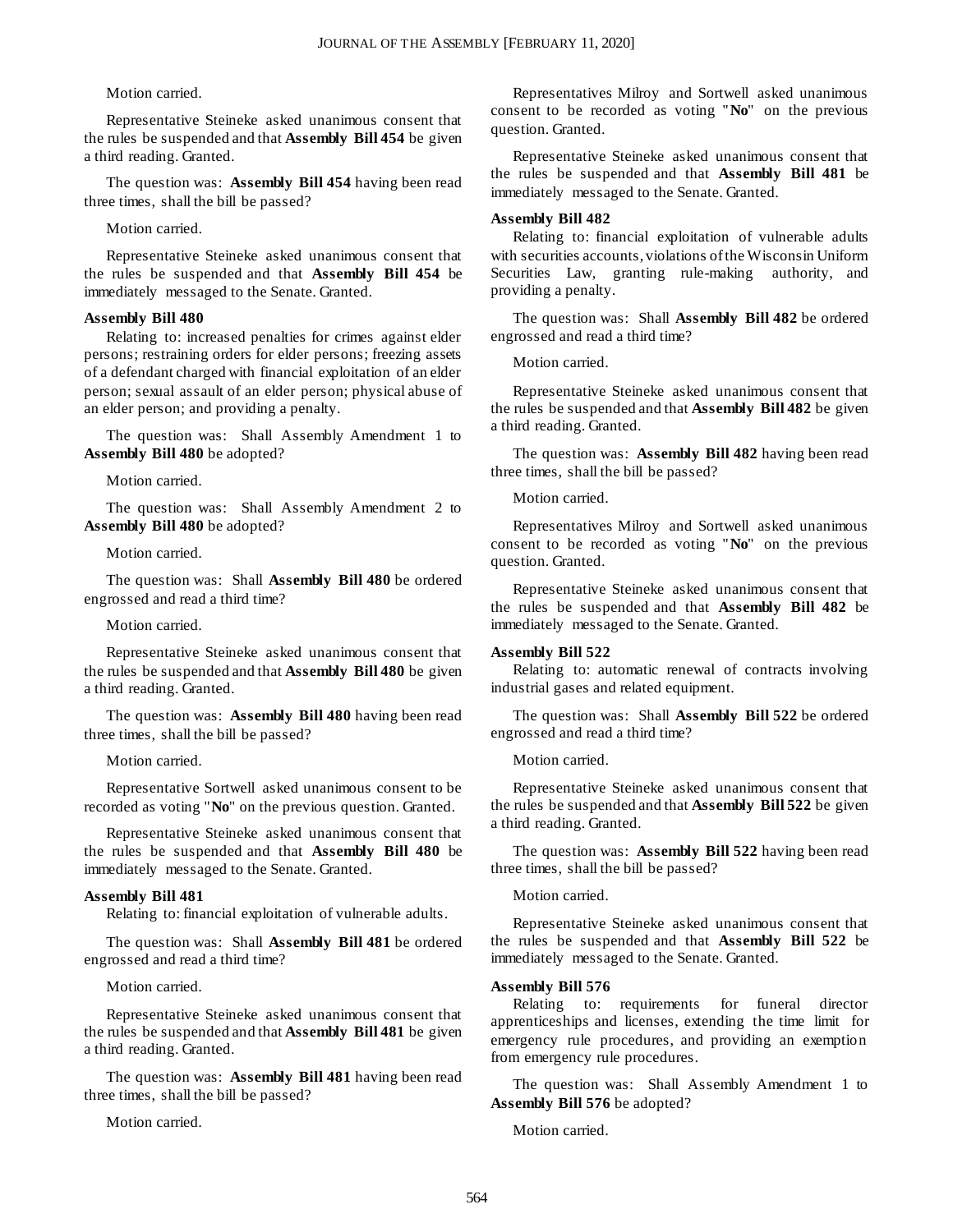The question was: Shall **Assembly Bill 576** be ordered engrossed and read a third time?

Motion carried.

Representative Steineke asked unanimous consent that the rules be suspended and that **Assembly Bill 576** be given a third reading. Granted.

The question was: **Assembly Bill 576** having been read three times, shall the bill be passed?

Motion carried.

Representative Kurtz asked unanimous consent to be recorded as voting "**No**" on the previous question. Granted.

Representative Steineke asked unanimous consent that the rules be suspended and that **Assembly Bill 576** be immediately messaged to the Senate. Granted.

#### **Assembly Bill 653**

Relating to: providing medication and a valid prescription to a prisoner upon release.

The question was: Shall Assembly Substitute Amendment 2 to **Assembly Bill 653** be adopted?

Motion carried.

The question was: Shall **Assembly Bill 653** be ordered engrossed and read a third time?

Motion carried.

Representative Steineke asked unanimous consent that the rules be suspended and that **Assembly Bill 653** be given a third reading. Granted.

The question was: **Assembly Bill 653** having been read three times, shall the bill be passed?

Motion carried.

Representative Steineke asked unanimous consent that the rules be suspended and that **Assembly Bill 653** be immediately messaged to the Senate. Granted.

#### **Assembly Bill 699**

Relating to: minor golf caddies.

The question was: Shall **Assembly Bill 699** be ordered engrossed and read a third time?

Motion carried.

Representative Steineke asked unanimous consent that the rules be suspended and that **Assembly Bill 699** be given a third reading. Granted.

The question was: **Assembly Bill 699** having been read three times, shall the bill be passed?

Motion carried.

Representative Steineke asked unanimous consent that the rules be suspended and that **Assembly Bill 699** be immediately messaged to the Senate. Granted.

#### **Assembly Bill 734**

Relating to: mail theft and providing a penalty.

The question was: Shall **Assembly Bill 734** be ordered engrossed and read a third time?

Motion carried.

Representative Steineke asked unanimous consent that the rules be suspended and that **Assembly Bill 734** be given a third reading. Granted.

The question was: **Assembly Bill 734** having been read three times, shall the bill be passed?

The roll was taken.

The result follows:

Ayes - Representatives Allen, August, Ballweg, Billings , Born, Brandtjen, Brooks, Considine, Crowley, Dittrich, Doyle, Duchow, Edming, Emerson, Felzkowski, Fields, Gruszynski, Gundrum, Haywood, Hintz, Horlacher, Hutton, Jagler, James, Katsma, Kerkman, Kitchens, Knodl, Kolste, Krug, Kuglitsch, Kulp, Kurtz, Loudenbeck, Macco, Magnafici, McGuire, B. Meyers, Milroy, Murphy, Mursau, Neylon, Novak, Nygren, Oldenburg, Ott, Petersen, Petryk, Plumer, Pope, Pronschinske, Quinn, Ramthun, Rodriguez, Rohrkaste, Sanfelippo, Schraa, Shankland, Sinicki, Skowronski, Snyder, Sortwell, Spiros, Stafsholt, Steffen, Steineke, Stubbs, Subeck, Summerfield, Swearingen, Tauchen, Thiesfeldt, Tittl, Tranel, Tusler, VanderMeer, Vining, Vorpagel, Vruwink, Wichgers, Wittke, Zamarripa, Zimmerman and Speaker Vos - 84.

Noes - Representatives Anderson, Cabrera, Goyke, Hebl, Hesselbein, L. Myers, Neubauer, Ohnstad, Riemer, Sargent, Spreitzer, Stuck and C. Taylor - 13.

Absent or not voting - Representatives Bowen and Brostoff - 2.

Motion carried.

Representatives Bowen and Brostoff asked unanimous consent to be recorded as voting "**No**" on the previous question. Granted.

Representative Steineke asked unanimous consent that the rules be suspended and that **Assembly Bill 734** be immediately messaged to the Senate. Granted.

#### **Assembly Bill 758**

Relating to: battery by a person detained while awaiting trial as a sexually violent person and providing a penalty.

The question was: Shall **Assembly Bill 758** be ordered engrossed and read a third time?

Motion carried.

Representative Steineke asked unanimous consent that the rules be suspended and that **Assembly Bill 758** be given a third reading. Granted.

The question was: **Assembly Bill 758** having been read three times, shall the bill be passed?

The roll was taken.

The result follows: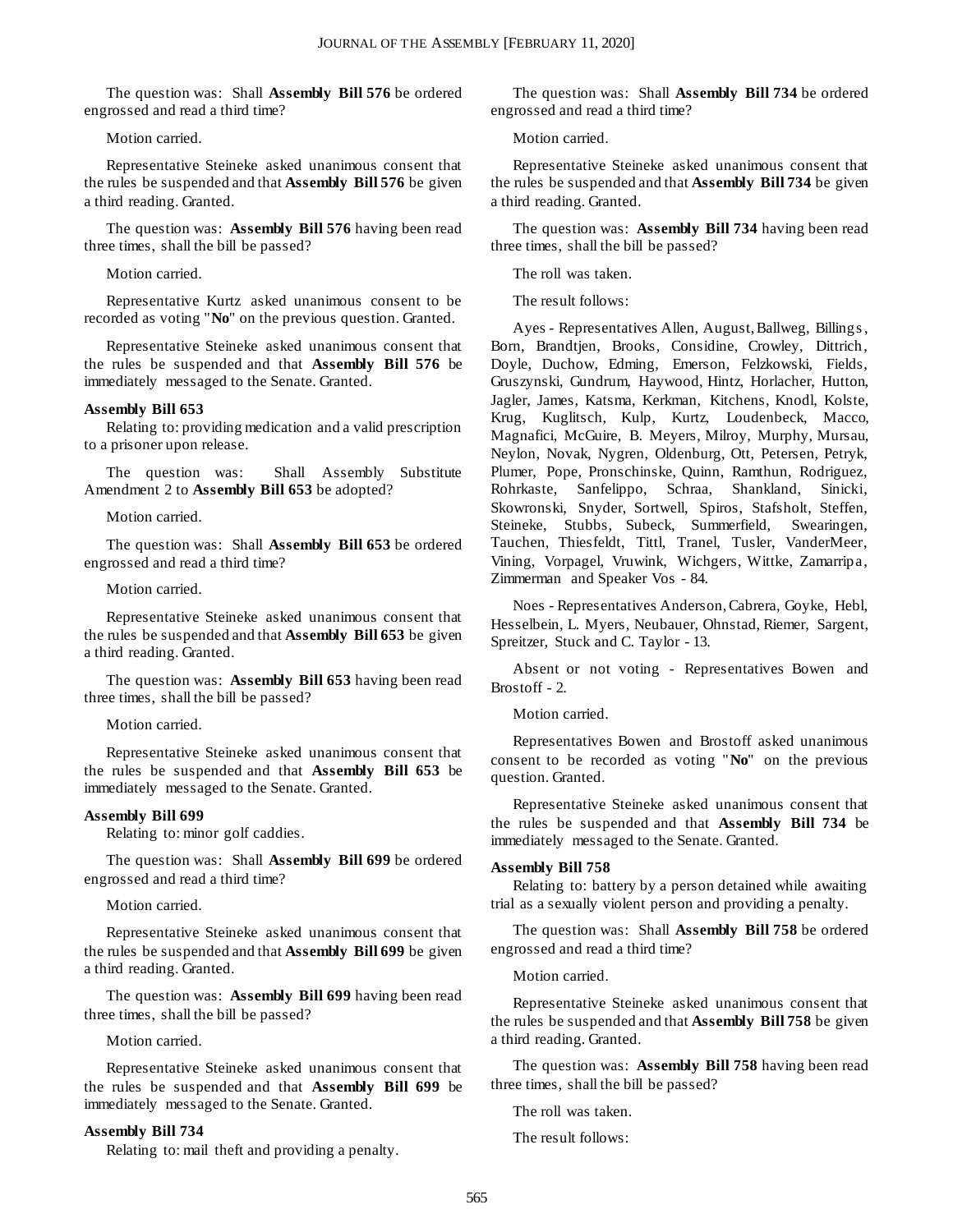Ayes - Representatives Allen, Anderson, August, Ballweg, Billings, Born, Bowen, Brandtjen, Brooks, Brostoff, Cabrera, Considine, Crowley, Dittrich, Doyle, Duchow, Edming, Emerson, Felzkowski, Fields, Goyke, Gruszynski, Gundrum, Haywood, Hebl, Hesselbein, Hintz, Horlacher, Hutton, Jagler, James, Katsma, Kerkman, Kitchens, Knodl, Kolste, Krug, Kuglitsch, Kulp, Kurtz, Loudenbeck, Macco, Magnafici, McGuire, B. Meyers, Milroy, Murphy, Mursau, L. Myers, Neubauer, Neylon, Novak, Nygren, Ohnstad, Oldenburg, Ott, Petersen, Petryk, Plumer, Pope, Pronschinske, Quinn, Ramthun, Riemer, Rodriguez, Rohrkaste, Sanfelippo, Sargent, Schraa, Shankland, Sinicki, Skowronski, Snyder, Sortwell, Spiros, Spreitzer, Stafsholt, Steffen, Steineke, Stubbs, Stuck, Subeck, Summerfield, Swearingen, Tauchen, C. Taylor, Thiesfeldt, Tittl, Tranel, Tusler, VanderMeer, Vining, Vorpagel, Vruwink, Wichgers, Wittke, Zamarripa, Zimmerman and Speaker Vos - 99.

Noes - None.

Absent or not voting - None.

Motion carried.

Representative Steineke asked unanimous consent that the rules be suspended and that **Assembly Bill 758** be immediately messaged to the Senate. Granted.

#### **Assembly Bill 804**

Relating to: intimidating a victim of domestic abuse and providing a penalty.

The question was: Shall Assembly Amendment 1 to **Assembly Bill 804** be adopted?

Motion carried.

The question was: Shall **Assembly Bill 804** be ordered engrossed and read a third time?

Motion carried.

Representative Steineke asked unanimous consent that the rules be suspended and that **Assembly Bill 804** be given a third reading. Granted.

The question was: **Assembly Bill 804** having been read three times, shall the bill be passed?

The roll was taken.

The result follows:

Ayes - Representatives Allen, August, Ballweg, Born, Brandtjen, Brooks, Dittrich, Doyle, Duchow, Edming, Felzkowski, Gundrum, Horlacher, Hutton, Jagler, James, Katsma, Kerkman, Kitchens, Knodl, Krug, Kuglitsch, Kulp, Kurtz, Loudenbeck, Macco, Magnafici, B. Meyers, Milroy, Murphy, Mursau, Neylon, Novak, Nygren, Oldenburg, Ott, Petersen, Petryk, Plumer, Pronschinske, Quinn, Ramthun, Rodriguez, Rohrkaste, Sanfelippo, Schraa, Skowronski, Snyder, Sortwell, Spiros, Stafsholt, Steffen, Steineke, Summerfield, Swearingen, Tauchen, Thiesfeldt, Tittl, Tranel, Tusler, VanderMeer, Vining, Vorpagel, Wichgers, Wittke, Zimmerman and Speaker Vos - 67.

Noes - Representatives Anderson, Billings, Bowen, Brostoff, Cabrera, Considine, Crowley, Emerson, Fields, Goyke, Gruszynski, Haywood, Hebl, Hesselbein, Hintz, Kolste, McGuire, L. Myers, Neubauer, Ohnstad, Pope, Riemer, Sargent, Shankland, Sinicki, Spreitzer, Stubbs, Stuck, Subeck, C. Taylor, Vruwink and Zamarripa - 32.

Absent or not voting - None.

Motion carried.

Representative Steineke asked unanimous consent that the rules be suspended and that **Assembly Bill 804** be immediately messaged to the Senate. Granted.

#### **Assembly Bill 805**

Relating to: recommendation to revoke parole, probation, and extended supervision if a person is charged with a crime.

The question was: Shall Assembly Amendment 1 to **Assembly Bill 805** be adopted?

Motion carried.

Assembly Amendment 2 to **Assembly Bill 805** offered by Representative Nygren.

The question was: Shall Assembly Amendment 2 to **Assembly Bill 805** be adopted?

Motion carried.

The question was: Shall **Assembly Bill 805** be ordered engrossed and read a third time?

Motion carried.

Representative Steineke asked unanimous consent that the rules be suspended and that **Assembly Bill 805** be given a third reading. Granted.

The question was: **Assembly Bill 805** having been read three times, shall the bill be passed?

The roll was taken.

The result follows:

Ayes - Representatives Allen, August, Ballweg, Born, Brandtjen, Brooks, Dittrich, Duchow, Edming, Felzkows ki, Gundrum, Horlacher, Hutton, Jagler, James, Katsma, Kerkman, Kitchens, Knodl, Krug, Kuglitsch, Kulp, Kurtz, Loudenbeck, Macco, Magnafici, Murphy, Mursau, Neylon, Novak, Nygren, Oldenburg, Ott, Petersen, Petryk, Plumer, Pronschinske, Quinn, Ramthun, Rodriguez, Rohrkaste, Sanfelippo, Skowronski, Sortwell, Spiros, Stafsholt, Steffen, Steineke, Summerfield, Swearingen, Tauchen, Thiesfeldt, Tittl, Tranel, Tusler, VanderMeer, Vorpagel, Wichgers, Wittke, Zimmerman and Speaker Vos - 61.

Noes - Representatives Anderson, Billings, Bowen, Brostoff, Cabrera, Considine, Crowley, Doyle, Emerson, Fields, Goyke, Gruszynski, Haywood, Hebl, Hesselbein, Hintz, Kolste, McGuire, B. Meyers, Milroy, L. Myers, Neubauer, Ohnstad, Pope, Riemer, Sargent, Schraa, Shankland, Sinicki, Snyder, Spreitzer, Stubbs, Stuck, Subeck, C. Taylor, Vining, Vruwink and Zamarripa - 38.

Absent or not voting - None.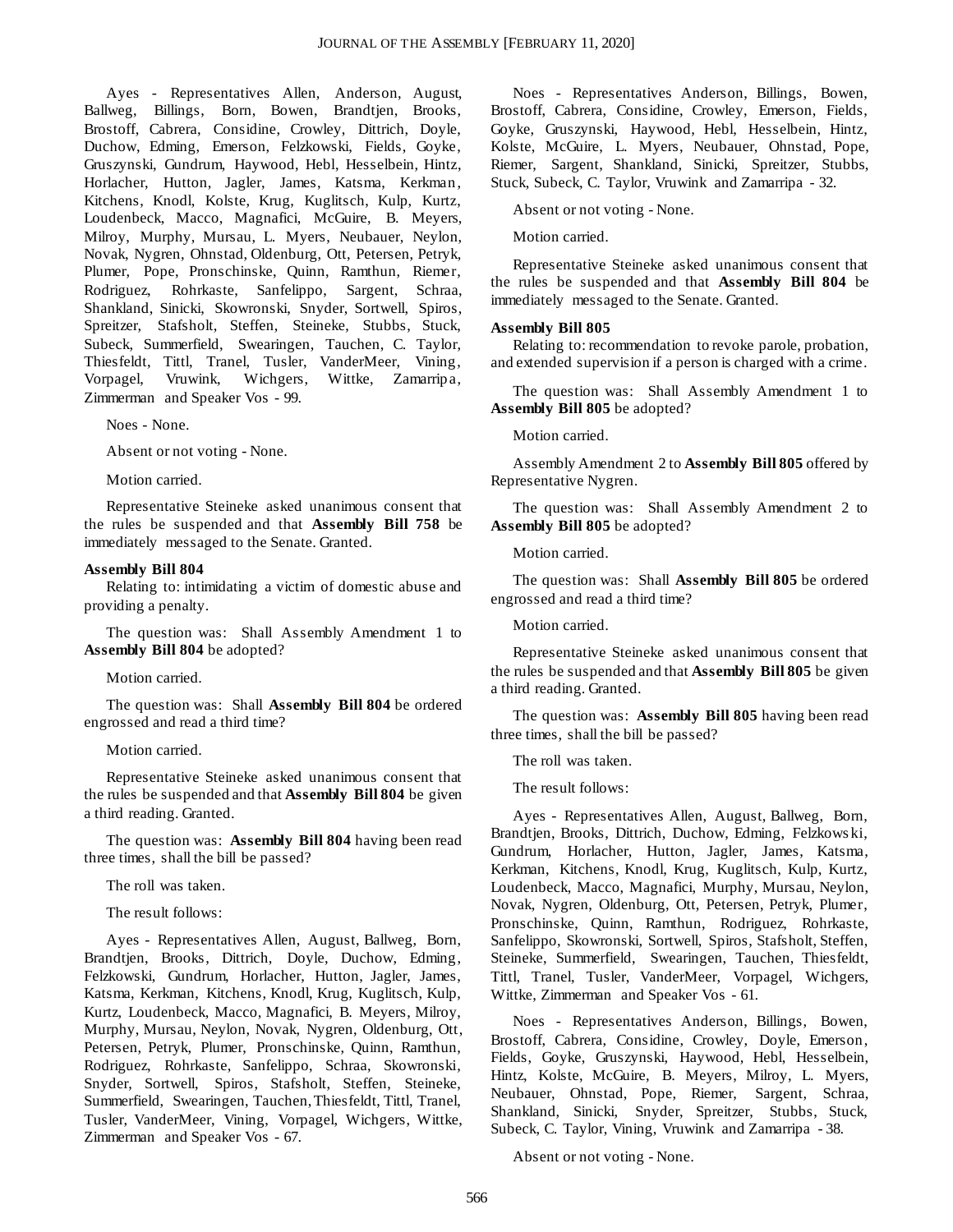#### Motion carried.

Representative Steineke asked unanimous consent that the rules be suspended and that **Assembly Bill 805** be immediately messaged to the Senate. Granted.

#### **Assembly Bill 806**

Relating to: acts for which a juvenile may be placed in correctional placement or the Serious Juvenile Offender Program.

The question was: Shall Assembly Amendment 1 to **Assembly Bill 806** be adopted?

Motion carried.

## **\_\_\_\_\_\_\_\_\_\_\_\_\_ LEAVES OF ABSENCE**

Representative Knodl asked unanimous consent for a leave of absence for part of today's session for Representative Knodl. Granted.

Assembly Amendment 2 to **Assembly Bill 806** offered by Representatives Goyke, Crowley, Hintz, Hesselbein, Spreitzer, Doyle, B. Meyers, McGuire, Neubauer, Fields, Pope, Ohnstad, Sargent, Subeck, Sinicki, C. Taylor, Vining, Emerson, Cabrera, Bowen, Brostoff and Stuck.

Representative Steineke moved that Assembly Amendment 2 to **Assembly Bill 806** be laid on the table.

The question was: Shall Assembly Amendment 2 to **Assembly Bill 806** be laid on the table?

The roll was taken.

The result follows:

Ayes - Representatives Allen, August, Ballweg, Born, Brandtjen, Brooks, Dittrich, Duchow, Edming, Felzkows ki, Gundrum, Horlacher, Hutton, Jagler, James, Katsma, Kerkman, Kitchens, Knodl, Krug, Kuglitsch, Kulp, Kurtz, Loudenbeck, Macco, Magnafici, Murphy, Mursau, Neylon, Novak, Nygren, Oldenburg, Ott, Petersen, Petryk, Plumer, Pronschinske, Quinn, Ramthun, Rodriguez, Rohrkaste, Sanfelippo, Skowronski, Snyder, Sortwell, Spiros, Stafsholt, Steffen, Steineke, Summerfield, Swearingen, Tauchen, Thiesfeldt, Tittl, Tusler, VanderMeer, Vorpagel, Wichgers, Wittke, Zimmerman and Speaker Vos - 61.

Noes - Representatives Anderson, Billings, Bowen, Brostoff, Cabrera, Considine, Crowley, Doyle, Emerson, Fields, Goyke, Gruszynski, Haywood, Hebl, Hesselbein, Hintz, Kolste, McGuire, B. Meyers, Milroy, L. Myers, Neubauer, Ohnstad, Pope, Riemer, Sargent, Schraa, Shankland, Sinicki, Spreitzer, Stubbs, Stuck, Subeck, C. Taylor, Vining, Vruwink and Zamarripa - 37.

Absent or not voting - Representative Tranel - 1.

Motion carried.

Representative Spiros in the chair.

The question was: Shall **Assembly Bill 806** be ordered engrossed and read a third time?

Motion carried.

Representative Steineke asked unanimous consent that the rules be suspended and that **Assembly Bill 806** be given a third reading. Granted.

The question was: **Assembly Bill 806** having been read three times, shall the bill be passed?

The roll was taken.

The result follows:

Ayes - Representatives Allen, August, Ballweg, Born, Brandtjen, Brooks, Dittrich, Duchow, Edming, Felzkows ki, Gundrum, Horlacher, Hutton, Jagler, James, Katsma, Kerkman, Kitchens, Knodl, Krug, Kuglitsch, Kulp, Kurtz, Loudenbeck, Macco, Magnafici, Murphy, Mursau, Neylon, Novak, Nygren, Oldenburg, Ott, Petersen, Petryk, Plumer, Pronschinske, Quinn, Ramthun, Rodriguez, Rohrkaste, Sanfelippo, Skowronski, Sortwell, Spiros, Stafsholt, Steffen, Steineke, Summerfield, Swearingen, Tauchen, Thiesfeldt, Tittl, Tusler, VanderMeer, Vorpagel, Wichgers, Wittke, Zimmerman and Speaker Vos - 60.

Noes - Representatives Anderson, Billings, Bowen, Brostoff, Cabrera, Considine, Crowley, Doyle, Emerson, Fields, Goyke, Gruszynski, Haywood, Hebl, Hesselbein, Hintz, Kolste, McGuire, B. Meyers, Milroy, L. Myers, Neubauer, Ohnstad, Pope, Riemer, Sargent, Schraa, Shankland, Sinicki, Snyder, Spreitzer, Stubbs, Stuck, Subeck, C. Taylor, Vining, Vruwink and Zamarripa - 38.

Absent or not voting - Representative Tranel - 1.

Motion carried.

Representative Steineke asked unanimous consent that the rules be suspended and that **Assembly Bill 806** be immediately messaged to the Senate. Granted.

#### **Assembly Bill 808**

Relating to: prosecuting a violent felon for the crime of illegal possession of a firearm.

The question was: Shall **Assembly Bill 808** be ordered engrossed and read a third time?

Motion carried.

Representative Steineke asked unanimous consent that the rules be suspended and that **Assembly Bill 808** be given a third reading. Granted.

The question was: **Assembly Bill 808** having been read three times, shall the bill be passed?

The roll was taken.

The result follows:

Ayes - Representatives Allen, August, Ballweg, Born, Brandtjen, Brooks, Dittrich, Duchow, Edming, Felzkows ki, Gundrum, Horlacher, Hutton, Jagler, James, Katsma, Kerkman, Kitchens, Knodl, Krug, Kuglitsch, Kulp, Kurtz, Loudenbeck, Macco, Magnafici, Murphy, Mursau, Neylon, Novak, Nygren, Oldenburg, Ott, Petersen, Petryk, Plumer, Pronschinske, Quinn, Ramthun, Rodriguez, Rohrkaste,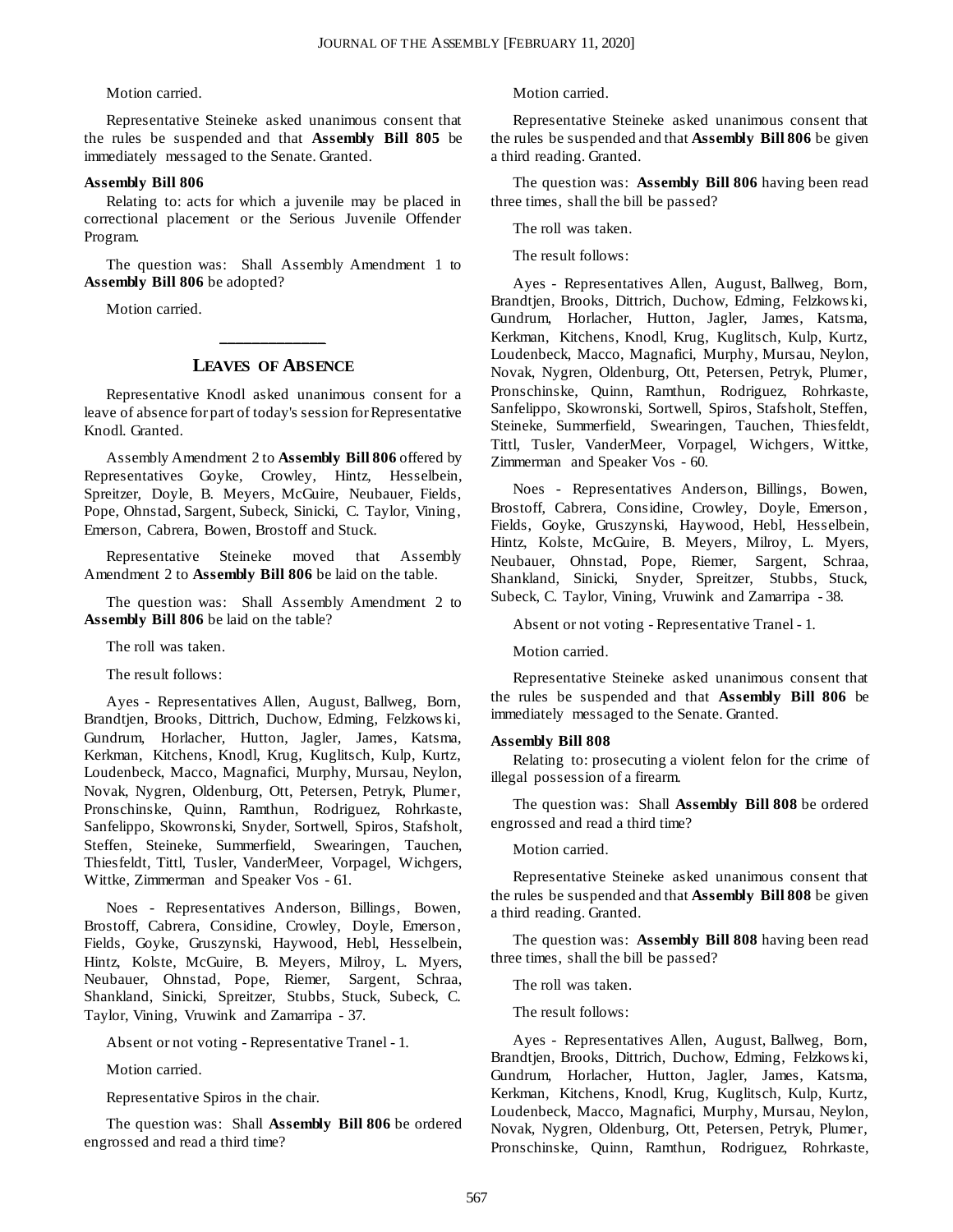Sanfelippo, Schraa, Skowronski, Snyder, Sortwell, Spiros, Stafsholt, Steffen, Steineke, Summerfield, Swearingen, Tauchen, Thiesfeldt, Tittl, Tusler, VanderMeer, Vorpagel, Wichgers, Wittke, Zimmerman and Speaker Vos - 62.

Noes - Representatives Anderson, Billings, Bowen, Brostoff, Cabrera, Considine, Crowley, Doyle, Emerson, Fields, Goyke, Gruszynski, Haywood, Hebl, Hesselbein, Hintz, Kolste, McGuire, B. Meyers, Milroy, L. Myers, Neubauer, Ohnstad, Pope, Riemer, Sargent, Shankland, Sinicki, Spreitzer, Stubbs, Stuck, Subeck, C. Taylor, Vining, Vruwink and Zamarripa - 36.

Absent or not voting - Representative Tranel - 1.

Motion carried.

Representative Felzkowski asked unanimous consent that the rules be suspended and that **Assembly Bill 808** be immediately messaged to the Senate. Granted.

#### **Assembly Bill 809**

Relating to: earned release from parole or extended supervision and discharge from probation.

The question was: Shall Assembly Amendment 1 to **Assembly Bill 809** be adopted?

Motion carried.

The question was: Shall **Assembly Bill 809** be ordered engrossed and read a third time?

Motion carried.

Representative Felzkowski asked unanimous consent that the rules be suspended and that **Assembly Bill 809** be given a third reading. Granted.

The question was: **Assembly Bill 809** having been read three times, shall the bill be passed?

The roll was taken.

The result follows:

Ayes - Representatives Allen, August, Ballweg, Born, Brandtjen, Brooks, Dittrich, Duchow, Edming, Felzkows ki, Gundrum, Horlacher, Hutton, Jagler, James, Katsma, Kerkman, Kitchens, Knodl, Kuglitsch, Kulp, Kurtz, Loudenbeck, Macco, Magnafici, Murphy, Mursau, Neylon, Novak, Nygren, Oldenburg, Ott, Petersen, Petryk, Plumer, Pronschinske, Quinn, Ramthun, Rodriguez, Rohrkaste, Sanfelippo, Schraa, Skowronski, Snyder, Sortwell, Spiros, Stafsholt, Steffen, Steineke, Summerfield, Swearingen, Tauchen, Thiesfeldt, Tittl, Tusler, VanderMeer, Vorpagel, Wichgers, Wittke, Zimmerman and Speaker Vos - 61.

Noes - Representatives Anderson, Billings, Bowen, Brostoff, Cabrera, Considine, Crowley, Doyle, Emerson, Fields, Goyke, Gruszynski, Haywood, Hebl, Hesselbein, Hintz, Kolste, Krug, McGuire, B. Meyers, Milroy, L. Myers, Neubauer, Ohnstad, Pope, Riemer, Sargent, Shankland, Sinicki, Spreitzer, Stubbs, Stuck, Subeck, C. Taylor, Vining, Vruwink and Zamarripa - 37.

Absent or not voting - Representative Tranel - 1.

Motion carried.

Representative Steineke asked unanimous consent that the rules be suspended and that **Assembly Bill 809** be immediately messaged to the Senate. Granted.

#### **Assembly Bill 817**

Relating to: bail for a criminal defendant who is charged with bail jumping.

Assembly Substitute Amendment 1 to **Assembly Bill 817** offered by Representatives Crowley, Bowen, Hintz, Hesselbein, Spreitzer, Doyle, B. Meyers, McGuire, Neubauer, Fields, Pope, Ohnstad, Sargent, Subeck, Sinicki, C. Taylor, Emerson, Cabrera, Goyke, Brostoff and Stuck.

Representative Steineke moved that Assembly Substitute Amendment 1 to **Assembly Bill 817** be laid on the table.

The question was: Shall Assembly Substitute Amendment 1 to **Assembly Bill 817** be laid on the table?

The roll was taken.

The result follows:

Ayes - Representatives Allen, August, Ballweg, Born, Brandtjen, Brooks, Dittrich, Duchow, Edming, Felzkows ki, Gundrum, Horlacher, Hutton, Jagler, James, Katsma, Kerkman, Kitchens, Knodl, Krug, Kuglitsch, Kulp, Kurtz, Loudenbeck, Macco, Magnafici, Murphy, Mursau, Neylon, Novak, Nygren, Oldenburg, Ott, Petersen, Petryk, Plumer, Pronschinske, Quinn, Ramthun, Rodriguez, Rohrkaste, Sanfelippo, Schraa, Skowronski, Snyder, Spiros, Stafsholt, Steffen, Steineke, Summerfield, Swearingen, Tauchen, Thiesfeldt, Tittl, Tusler, VanderMeer, Vorpagel, Wichgers, Wittke, Zimmerman and Speaker Vos - 61.

Noes - Representatives Anderson, Billings, Bowen, Brostoff, Cabrera, Considine, Crowley, Doyle, Emerson, Fields, Goyke, Gruszynski, Haywood, Hebl, Hesselbein, Hintz, Kolste, McGuire, B. Meyers, Milroy, L. Myers, Neubauer, Ohnstad, Pope, Riemer, Sargent, Shankland, Sinicki, Sortwell, Spreitzer, Stubbs, Stuck, Subeck, C. Taylor, Vining, Vruwink and Zamarripa - 37.

Absent or not voting - Representative Tranel - 1.

Motion carried.

The question was: Shall Assembly Amendment 1 to **Assembly Bill 817** be adopted?

Motion carried.

The question was: Shall **Assembly Bill 817** be ordered engrossed and read a third time?

Motion carried.

Representative Steineke asked unanimous consent that the rules be suspended and that **Assembly Bill 817** be given a third reading. Granted.

The question was: **Assembly Bill 817** having been read three times, shall the bill be passed?

The roll was taken.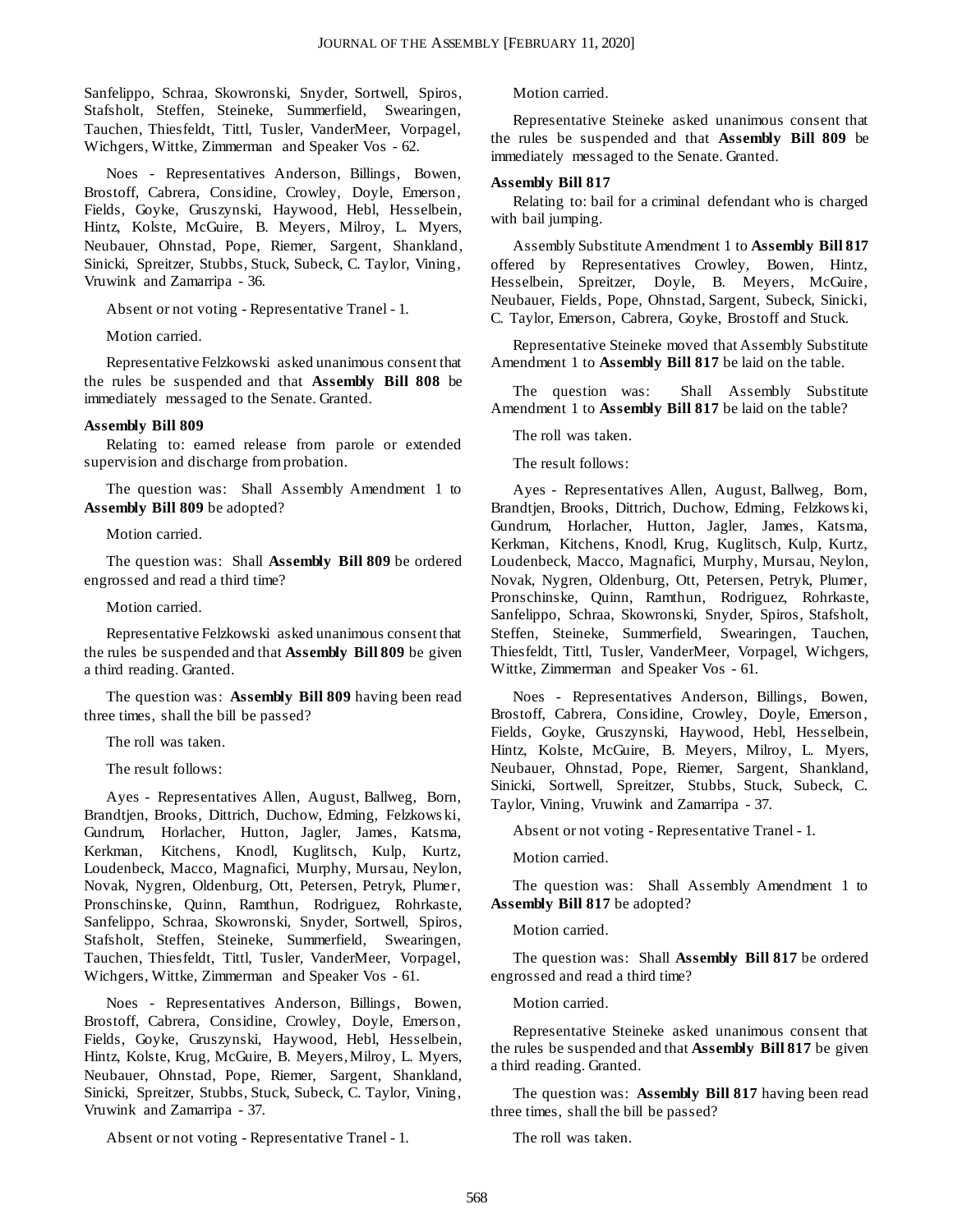The result follows:

Ayes - Representatives Allen, August, Ballweg, Born, Brandtjen, Brooks, Dittrich, Duchow, Edming, Felzkows ki, Gundrum, Horlacher, Hutton, Jagler, James, Katsma, Kerkman, Kitchens, Knodl, Krug, Kuglitsch, Kulp, Kurtz, Loudenbeck, Macco, Magnafici, Murphy, Mursau, Neylon, Novak, Nygren, Oldenburg, Ott, Petersen, Petryk, Plumer, Pronschinske, Quinn, Ramthun, Rodriguez, Rohrkaste, Sanfelippo, Schraa, Skowronski, Snyder, Sortwell, Spiros, Stafsholt, Steffen, Steineke, Summerfield, Swearingen, Tauchen, Thiesfeldt, Tittl, Tusler, VanderMeer, Vorpagel, Wichgers, Wittke, Zimmerman and Speaker Vos - 62.

Noes - Representatives Anderson, Billings, Bowen, Brostoff, Cabrera, Considine, Crowley, Doyle, Emerson, Fields, Goyke, Gruszynski, Haywood, Hebl, Hesselbein, Hintz, Kolste, McGuire, B. Meyers, Milroy, L. Myers, Neubauer, Ohnstad, Pope, Riemer, Sargent, Shankland, Sinicki, Spreitzer, Stubbs, Stuck, Subeck, C. Taylor, Vining, Vruwink and Zamarripa - 36.

Absent or not voting - Representative Tranel - 1.

Motion carried.

Representative Steineke asked unanimous consent that the rules be suspended and that **Assembly Bill 817** be immediately messaged to the Senate. Granted.

#### **Assembly Bill 844**

Relating to: creating a sexual assault victim bill of rights; collection and reporting of data regarding sexual assault kits; storage and processing of sexual assault kits; tracking of sexual assault kits in sexual assault cases; and requiring the exercise of rule-making authority.

Assembly Substitute Amendment 2 to **Assembly Bill 844** offered by Representatives Sargent, Kolste, C. Taylor, Subeck, Riemer, Anderson, Vining, Hintz, Hesselbein, Spreitzer, Doyle, B. Meyers, McGuire, Neubauer, Fields, Pope, Ohnstad, Sinicki, Emerson, Cabrera, Bowen, Goyke, Crowley, Brostoff and Stuck.

## **\_\_\_\_\_\_\_\_\_\_\_\_\_ POINT OF ORDER**

Representative Steineke rose to the point of order that Assembly Substitute Amendment 2 to **Assembly Bill 844** was not germane under Assembly Rule 54 (3)(c).

Speaker Pro Tempore August ruled the point of order **well taken**.

Representative Spreitzer appealed the decision of the Chair.

The question was: Shall the ruling of the chair stand as the ruling of the Assembly?

The roll was taken.

The result follows:

Ayes - Representatives Allen, August, Ballweg, Born, Brandtjen, Brooks, Dittrich, Duchow, Edming, Felzkows ki, Gundrum, Horlacher, Hutton, Jagler, James, Katsma, Kerkman, Kitchens, Knodl, Krug, Kuglitsch, Kulp, Kurtz, Loudenbeck, Macco, Magnafici, Murphy, Mursau, Neylon, Novak, Nygren, Oldenburg, Ott, Petersen, Petryk, Plumer, Pronschinske, Quinn, Ramthun, Rodriguez, Rohrkaste, Sanfelippo, Schraa, Skowronski, Snyder, Sortwell, Spiros, Stafsholt, Steffen, Steineke, Summerfield, Swearingen, Tauchen, Thiesfeldt, Tittl, Tusler, VanderMeer, Vorpagel, Wichgers, Wittke, Zimmerman and Speaker Vos - 62.

Noes - Representatives Anderson, Billings, Bowen, Brostoff, Cabrera, Considine, Crowley, Doyle, Emerson, Fields, Goyke, Gruszynski, Haywood, Hebl, Hesselbein, Hintz, Kolste, McGuire, B. Meyers, Milroy, L. Myers, Neubauer, Ohnstad, Pope, Riemer, Sargent, Shankland, Sinicki, Spreitzer, Stubbs, Stuck, Subeck, C. Taylor, Vining, Vruwink and Zamarripa - 36.

Absent or not voting - Representative Tranel - 1.

Motion carried.

The question was: Shall Assembly Amendment 1 to **Assembly Bill 844** be adopted?

Motion carried.

The question was: Shall Assembly Amendment 2 to **Assembly Bill 844** be adopted?

Motion carried.

The question was: Shall Assembly Amendment 3 to **Assembly Bill 844** be adopted?

Motion carried.

The question was: Shall Assembly Amendment 4 to **Assembly Bill 844** be adopted?

Motion carried.

The question was: Shall Assembly Amendment 5 to **Assembly Bill 844** be adopted?

Motion carried.

Assembly Amendment 6 to **Assembly Bill 844** offered by Representative Steffen.

The question was: Shall Assembly Amendment 6 to **Assembly Bill 844** be adopted?

Motion carried.

Representative Spiros in the chair.

Speaker Pro Tempore August in the chair.

Representative Spreitzer moved that the rules be suspended and that **Senate Bill 200** be withdrawn from the Senate message and taken up at this time.

Speaker Pro Tempore August ruled the motion not proper under the 10th order of business.

Representative Spreitzer appealed the ruling of the chair.

The question was: Shall the ruling of the chair stand as the ruling of the Assembly?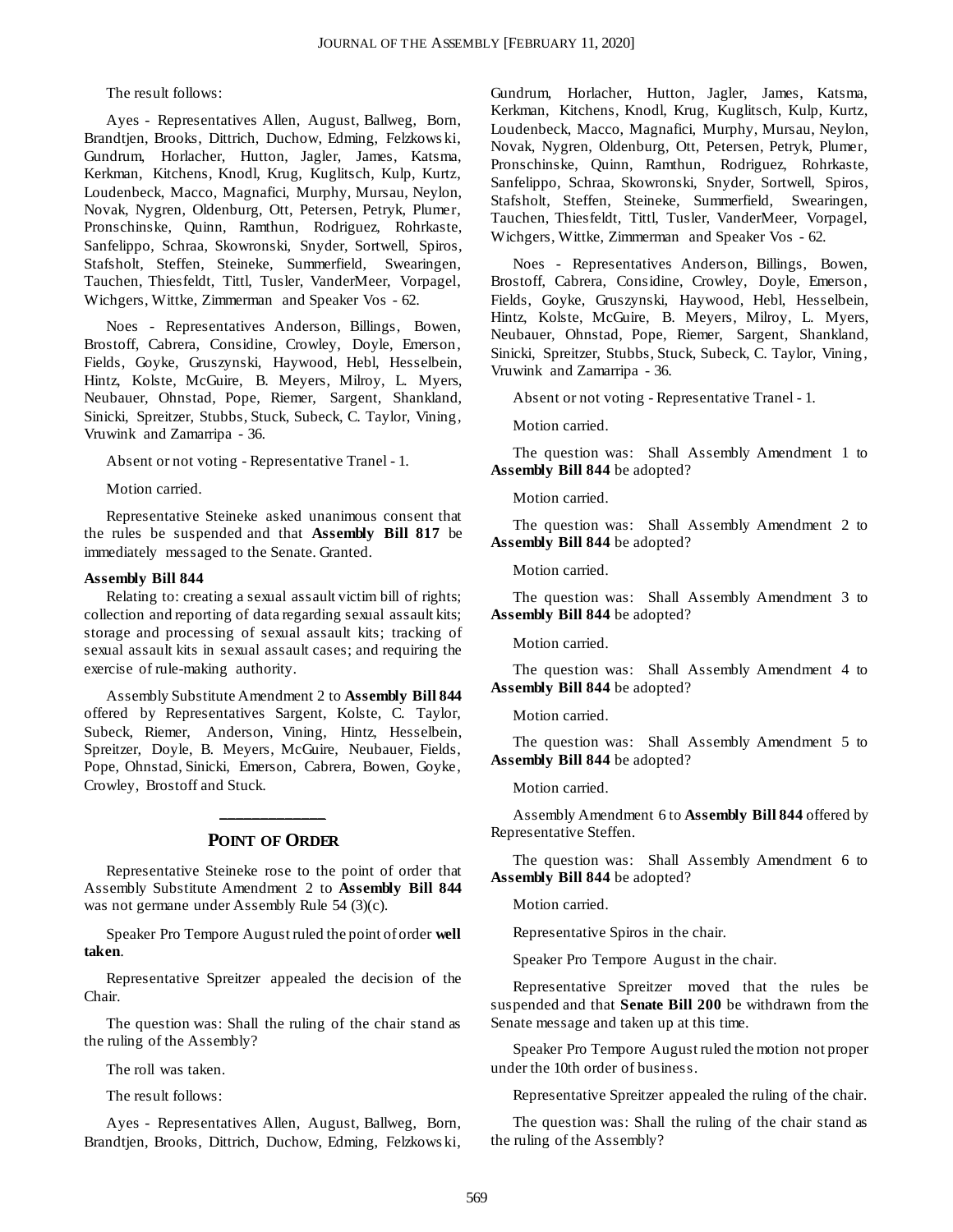The roll was taken.

The result follows:

Ayes - Representatives Allen, August, Ballweg, Born, Brandtjen, Brooks, Dittrich, Duchow, Edming, Felzkows ki, Gundrum, Horlacher, Hutton, Jagler, James, Katsma, Kerkman, Kitchens, Knodl, Krug, Kuglitsch, Kulp, Kurtz, Loudenbeck, Macco, Magnafici, Murphy, Mursau, Neylon, Novak, Nygren, Oldenburg, Ott, Petersen, Petryk, Plume r, Pronschinske, Quinn, Ramthun, Rodriguez, Rohrkaste, Sanfelippo, Schraa, Skowronski, Snyder, Sortwell, Spiros, Stafsholt, Steffen, Steineke, Summerfield, Swearingen, Tauchen, Thiesfeldt, Tittl, Tusler, VanderMeer, Vorpagel, Wichgers, Wittke, Zimmerman and Speaker Vos - 62.

Noes - Representatives Anderson, Billings, Bowen, Brostoff, Cabrera, Considine, Crowley, Doyle, Emerson, Fields, Goyke, Gruszynski, Haywood, Hebl, Hesselbein, Hintz, Kolste, McGuire, B. Meyers, Milroy, L. Myers, Neubauer, Ohnstad, Pope, Riemer, Sargent, Shankland, Sinicki, Spreitzer, Stubbs, Stuck, Subeck, C. Taylor, Vining, Vruwink and Zamarripa - 36.

Absent or not voting - Representative Tranel - 1.

Motion carried.

Representative Spiros in the chair.

The question was: Shall **Assembly Bill 844** be ordered engrossed and read a third time?

Motion carried.

Representative Steineke asked unanimous consent that the rules be suspended and that **Assembly Bill 844** be given a third reading. Granted.

The question was: **Assembly Bill 844** having been read three times, shall the bill be passed?

The roll was taken.

The result follows:

Ayes - Representatives Allen, August, Ballweg, Born, Brandtjen, Brooks, Dittrich, Duchow, Edming, Felzkows ki, Gundrum, Horlacher, Hutton, Jagler, James, Katsma, Kerkman, Kitchens, Knodl, Krug, Kuglitsch, Kulp, Kurtz, Loudenbeck, Macco, Magnafici, Murphy, Mursau, Neylon, Novak, Nygren, Oldenburg, Ott, Petersen, Petryk, Plumer, Pronschinske, Quinn, Ramthun, Rodriguez, Rohrkaste, Sanfelippo, Schraa, Skowronski, Snyder, Sortwell, Spiros, Stafsholt, Steffen, Steineke, Summerfield, Swearingen, Tauchen, Thiesfeldt, Tittl, Tusler, VanderMeer, Vorpagel, Wichgers, Wittke, Zimmerman and Speaker Vos - 62.

Noes - Representatives Anderson, Billings, Bowen, Brostoff, Cabrera, Considine, Crowley, Doyle, Emerson, Fields, Goyke, Gruszynski, Haywood, Hebl, Hesselbein, Hintz, Kolste, McGuire, B. Meyers, Milroy, L. Myers, Neubauer, Ohnstad, Pope, Riemer, Sargent, Shankland, Sinicki, Spreitzer, Stubbs, Stuck, Subeck, C. Taylor, Vining, Vruwink and Zamarripa - 36.

Absent or not voting - Representative Tranel - 1.

Motion carried.

Representative Steineke asked unanimous consent that the rules be suspended and that **Assembly Bill 844** be immediately messaged to the Senate. Granted.

#### **Assembly Bill 222**

Relating to: revocation of operating privilege for certain offenses related to operating while intoxicated.

The question was: Shall **Assembly Bill 222** be ordered engrossed and read a third time?

Motion carried.

Representative Steineke asked unanimous consent that the rules be suspended and that **Assembly Bill 222** be given a third reading. Granted.

The question was: **Assembly Bill 222** having been read three times, shall the bill be passed?

Motion carried.

Representative Steineke asked unanimous consent that the rules be suspended and that **Assembly Bill 222** be immediately messaged to the Senate. Granted.

#### **Senate Bill 6**

Relating to: committing a fifth or sixth offense related to operating a vehicle while intoxicated and providing a penalty.

Assembly Amendment 1 to **Senate Bill 6** offered by Representatives Spreitzer, McGuire, Neubauer, Emerson, Goyke, Brostoff, Zamarripa, Vining and Cabrera.

Representative Steineke moved that Assembly Amendment 1 to **Senate Bill 6** be laid on the table.

The question was: Shall Assembly Amendment 1 to **Senate Bill 6** be laid on the table?

The roll was taken.

The result follows:

Ayes - Representatives Allen, August, Ballweg, Born, Brandtjen, Brooks, Dittrich, Duchow, Edming, Felzkows ki, Gundrum, Horlacher, Hutton, Jagler, James, Katsma, Kerkman, Kitchens, Knodl, Krug, Kuglitsch, Kulp, Kurtz, Loudenbeck, Macco, Magnafici, Murphy, Mursau, Neylon, Novak, Nygren, Oldenburg, Ott, Petersen, Petryk, Plumer, Pronschinske, Quinn, Ramthun, Rodriguez, Rohrkaste, Sanfelippo, Schraa, Skowronski, Snyder, Sortwell, Spiros, Stafsholt, Steffen, Steineke, Summerfield, Swearingen, Tauchen, Thiesfeldt, Tittl, Tusler, VanderMeer, Vorpagel, Wichgers, Wittke, Zimmerman and Speaker Vos - 62.

Noes - Representatives Anderson, Billings, Bowen, Brostoff, Cabrera, Considine, Crowley, Doyle, Emerson, Fields, Goyke, Gruszynski, Haywood, Hebl, Hesselbein, Hintz, Kolste, McGuire, B. Meyers, Milroy, L. Myers, Neubauer, Ohnstad, Pope, Riemer, Sargent, Shankland, Sinicki, Spreitzer, Stubbs, Stuck, Subeck, C. Taylor, Vining, Vruwink and Zamarripa - 36.

Absent or not voting - Representative Tranel - 1.

Motion carried.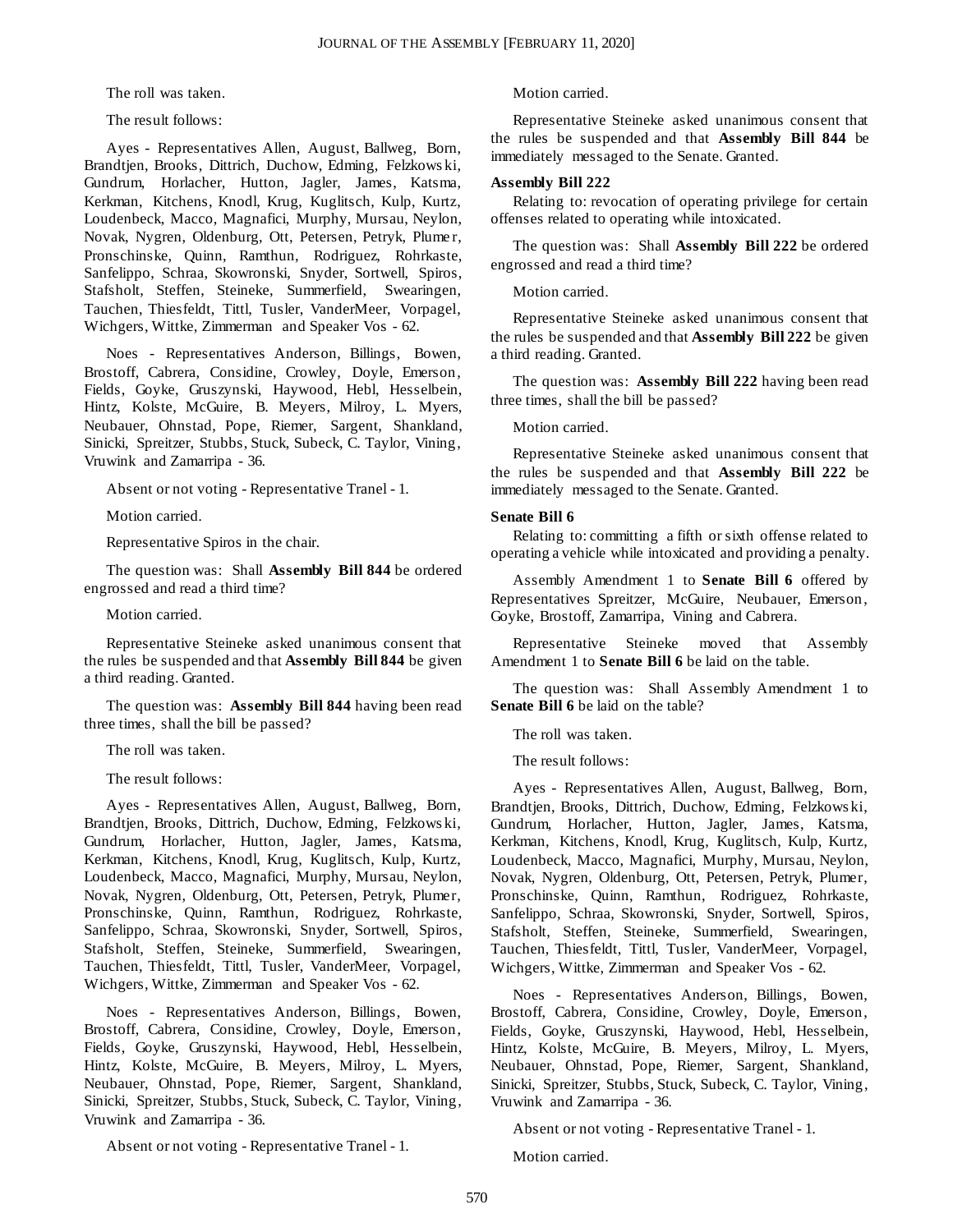Assembly Amendment 2 to **Senate Bill 6** offered by Representatives McGuire, Ohnstad, Zamarripa, Neubauer, Emerson, Crowley and Cabrera.

Representative Steineke moved that Assembly Amendment 2 to **Senate Bill 6** be laid on the table.

The question was: Shall Assembly Amendment 2 to **Senate Bill 6** be laid on the table?

The roll was taken.

The result follows:

Ayes - Representatives Allen, August, Ballweg, Born, Brandtjen, Brooks, Dittrich, Duchow, Edming, Felzkows ki, Gundrum, Horlacher, Hutton, Jagler, James, Katsma, Kerkman, Kitchens, Knodl, Krug, Kuglitsch, Kulp, Kurtz, Loudenbeck, Macco, Magnafici, Murphy, Mursau, Neylon, Novak, Nygren, Oldenburg, Ott, Petersen, Petryk, Plumer, Pronschinske, Quinn, Ramthun, Rodriguez, Rohrkaste, Sanfelippo, Schraa, Skowronski, Snyder, Sortwell, Spiros, Stafsholt, Steffen, Steineke, Summerfield, Swearingen, Tauchen, Thiesfeldt, Tittl, Tusler, VanderMeer, Vorpagel, Wichgers, Wittke, Zimmerman and Speaker Vos - 62.

Noes - Representatives Anderson, Billings, Bowen, Brostoff, Cabrera, Considine, Crowley, Doyle, Emerson, Fields, Goyke, Gruszynski, Haywood, Hebl, Hesselbein, Hintz, Kolste, McGuire, B. Meyers, Milroy, L. Myers, Neubauer, Ohnstad, Pope, Riemer, Sargent, Shankland, Sinicki, Spreitzer, Stubbs, Stuck, Subeck, C. Taylor, Vining, Vruwink and Zamarripa - 36.

Absent or not voting - Representative Tranel - 1.

Motion carried.

Assembly Amendment 3 to **Senate Bill 6** offered by Representatives Bowen, Spreitzer, Ohnstad, Neubauer, Sargent, Subeck, Zamarripa, Emerson, C. Taylor, Crowley, Cabrera and Brostoff.

Representative Steineke moved that Assembly Amendment 3 to **Senate Bill 6** be laid on the table.

The question was: Shall Assembly Amendment 3 to **Senate Bill 6** be laid on the table?

The roll was taken.

The result follows:

Ayes - Representatives Allen, August, Ballweg, Born, Brandtjen, Brooks, Dittrich, Duchow, Edming, Felzkows ki, Gundrum, Horlacher, Hutton, Jagler, James, Katsma, Kerkman, Kitchens, Knodl, Krug, Kuglitsch, Kulp, Kurtz, Loudenbeck, Macco, Magnafici, Murphy, Mursau, Neylon, Novak, Nygren, Oldenburg, Ott, Petersen, Petryk, Plumer, Pronschinske, Quinn, Ramthun, Rodriguez, Rohrkaste, Sanfelippo, Schraa, Skowronski, Snyder, Sortwell, Spiros, Stafsholt, Steffen, Steineke, Summerfield, Swearingen, Tauchen, Thiesfeldt, Tittl, Tusler, VanderMeer, Vorpagel, Wichgers, Wittke, Zimmerman and Speaker Vos - 62.

Noes - Representatives Anderson, Billings, Bowen, Brostoff, Cabrera, Considine, Crowley, Doyle, Emerson, Fields, Goyke, Gruszynski, Haywood, Hebl, Hesselbein, Hintz, Kolste, McGuire, B. Meyers, Milroy, L. Myers, Neubauer, Ohnstad, Pope, Riemer, Sargent, Shankland, Sinicki, Spreitzer, Stubbs, Stuck, Subeck, C. Taylor, Vining, Vruwink and Zamarripa - 36.

Absent or not voting - Representative Tranel - 1.

Motion carried.

The question was: Shall **Senate Bill 6** be ordered to a third reading?

Motion carried.

Representative Steineke asked unanimous consent that the rules be suspended and that **Senate Bill 6** be given a third reading. Granted.

The question was: **Senate Bill 6** having been read three times, shall the bill be concurred in?

The roll was taken.

The result follows:

Ayes - Representatives Allen, Anderson, August, Ballweg, Born, Bowen, Brandtjen, Brooks, Cabrera, Dittrich, Doyle, Duchow, Edming, Felzkowski, Fields, Gruszynski, Gundrum, Haywood, Hebl, Hesselbein, Hintz, Horlacher, Hutton, Jagler, James, Katsma, Kerkman, Kitchens, Knodl, Kolste, Krug, Kuglitsch, Kulp, Kurtz, Loudenbeck, Macco, Magnafici, McGuire, Milroy, Murphy, Mursau, L. Myers, Neylon, Novak, Nygren, Ohnstad, Oldenburg, Ott, Petersen, Petryk, Plumer, Pope, Pronschinske, Quinn, Ramthun, Rodriguez, Rohrkaste, Sanfelippo, Sargent, Schraa, Shankland, Sinicki, Skowronski, Snyder, Sortwell, Spiros, Stafsholt, Steffen, Steineke, Stubbs, Stuck, Subeck, Summerfield, Swearingen, Tauchen, C. Taylor, Thiesfeldt, Tittl, Tusler, VanderMeer, Vining, Vorpagel, Vruwink, Wichgers, Wittke, Zamarripa, Zimmerman and Speaker Vos - 88.

Noes - Representatives Billings, Brostoff, Considine, Crowley, Emerson, Goyke, B. Meyers, Neubauer, Riemer and Spreitzer - 10.

Absent or not voting - Representative Tranel - 1.

Motion carried.

Representative B. Meyers asked unanimous consent to be recorded as voting "**Aye**" on the previous question. Granted.

Representative Steineke asked unanimous consent that the rules be suspended and that **Senate Bill 6** be immediately messaged to the Senate. Granted.

#### **Senate Bill 368**

Relating to: money laundering and providing a penalty.

The question was: Shall **Senate Bill 368** be ordered to a third reading?

Motion carried.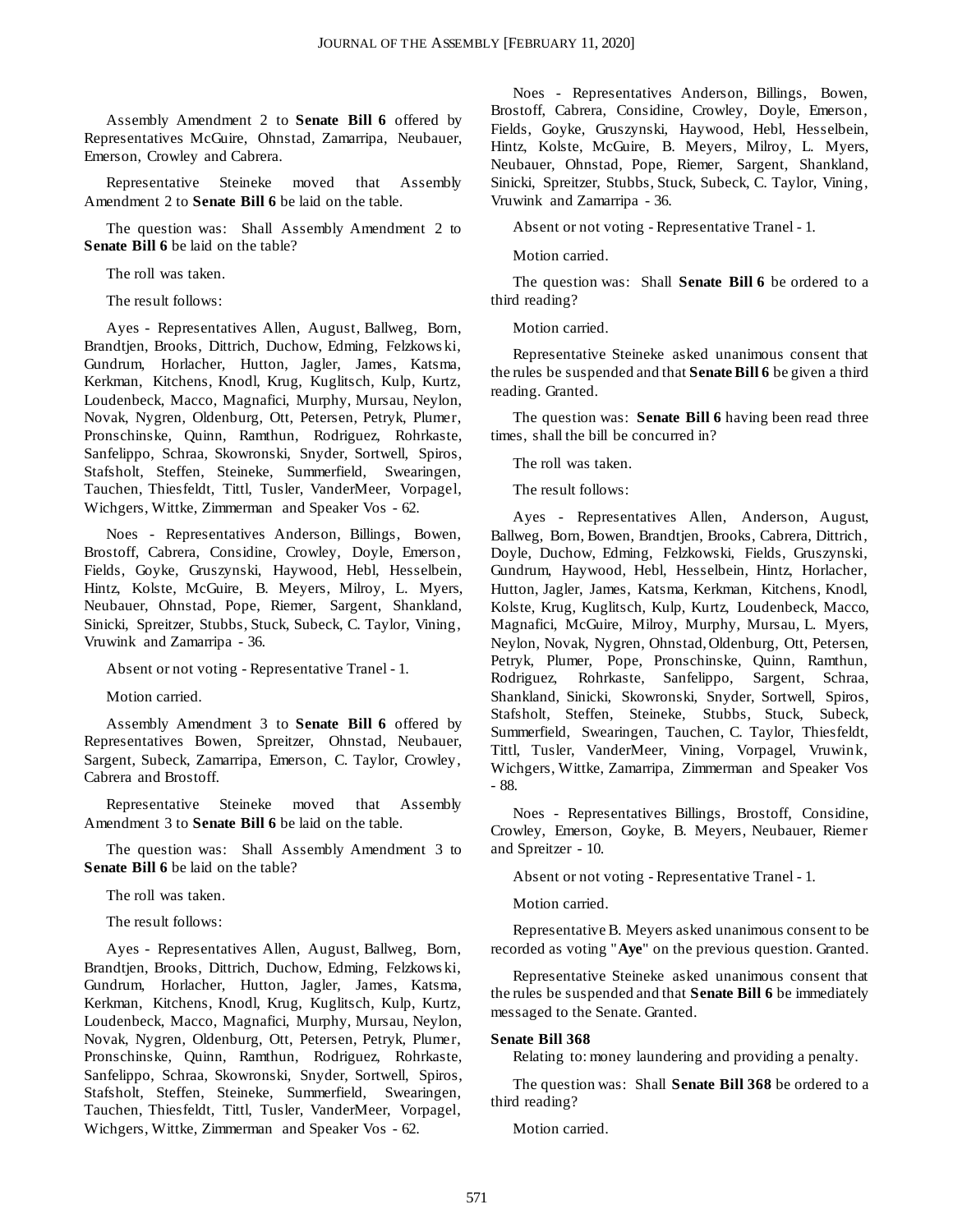Representative Steineke asked unanimous consent that the rules be suspended and that **Senate Bill 368** be given a third reading. Granted.

The question was: **Senate Bill 368** having been read three times, shall the bill be concurred in?

Motion carried.

Representative Steineke asked unanimous consent that the rules be suspended and that **Senate Bill 368** be immediately messaged to the Senate. Granted.

## **\_\_\_\_\_\_\_\_\_\_\_\_\_ CALENDAR OF NOVEMBER 12, 2019**

#### **Assembly Bill 344**

Relating to: telephone company tax exemption for property used to provide broadband service.

Representative Steineke moved that Assembly Amendment 1 to Assembly Substitute Amendment 1 to **Assembly Bill 344** be laid on the table.

The question was: Shall Assembly Amendment 1 to Assembly Substitute Amendment 1 to **Assembly Bill 344** be laid on the table?

The roll was taken.

The result follows:

Ayes - Representatives Allen, August, Ballweg, Born, Brandtjen, Brooks, Dittrich, Duchow, Edming, Felzkows ki, Gundrum, Horlacher, Hutton, Jagler, James, Katsma, Kerkman, Kitchens, Knodl, Krug, Kuglitsch, Kulp, Kurtz, Loudenbeck, Macco, Magnafici, Murphy, Mursau, Neylon, Novak, Nygren, Oldenburg, Ott, Petersen, Petryk, Plumer, Pronschinske, Quinn, Ramthun, Rodriguez, Rohrkaste, Sanfelippo, Schraa, Skowronski, Snyder, Sortwell, Spiros, Stafsholt, Steffen, Steineke, Summerfield, Swearingen, Tauchen, Thiesfeldt, Tittl, Tusler, VanderMeer, Vorpagel, Wichgers, Wittke, Zimmerman and Speaker Vos - 62.

Noes - Representatives Anderson, Billings, Bowen, Brostoff, Cabrera, Considine, Crowley, Doyle, Emerson, Fields, Goyke, Gruszynski, Haywood, Hebl, Hesselbein, Hintz, Kolste, McGuire, B. Meyers, Milroy, L. Myers, Neubauer, Ohnstad, Pope, Riemer, Sargent, Shankland, Sinicki, Spreitzer, Stubbs, Stuck, Subeck, C. Taylor, Vining, Vruwink and Zamarripa - 36.

Absent or not voting - Representative Tranel - 1.

Motion carried.

The question was: Shall Assembly Amendment 2 to Assembly Substitute Amendment 1 to **Assembly Bill 344** be adopted?

Motion carried.

The question was: Shall Assembly Substitute Amendment 1 to **Assembly Bill 344** be adopted?

Motion carried.

The question was: Shall **Assembly Bill 344** be ordered engrossed and read a third time?

Motion carried.

Representative Steineke asked unanimous consent that the rules be suspended and that **Assembly Bill 344** be given a third reading. Granted.

The question was: **Assembly Bill 344** having been read three times, shall the bill be passed?

Motion carried.

Representative Steineke asked unanimous consent that the rules be suspended and that **Assembly Bill 344** be immediately messaged to the Senate. Granted.

Representative Steineke asked unanimous consent that the rules be suspended and that **Senate Bill 139** be withdrawn from the committee on **Rules** and taken up at this time. Granted.

#### **Senate Bill 139**

Relating to: sexual contact with an animal and providing a penalty.

The question was: Shall **Senate Bill 139** be ordered to a third reading?

Motion carried.

Representative Steineke asked unanimous consent that the rules be suspended and that **Senate Bill 139** be given a third reading. Granted.

The question was: **Senate Bill 139** having been read three times, shall the bill be concurred in?

#### Motion carried.

Representative Steineke asked unanimous consent that the rules be suspended and that **Senate Bill 139** be immediately messaged to the Senate. Granted.

Representative Spreitzer asked unanimous consert that the rules be suspended and that **Senate Bill 200** be withdrawn from the Senate message and taken up at this time.

Representative Steineke objected.

Representative Spreitzer moved that the rules be suspended and that **Senate Bill 200** be withdrawn from the Senate message and taken up at this time.

#### **Senate Bill 200**

Relating to: storage and processing of sexual assault kits and requiring the exercise of rule-making authority.

The question was: Shall **Senate Bill 200** be withdrawn from the Senate message and taken up at this time?

The roll was taken.

The result follows:

Ayes - Representatives Anderson, Billings, Bowen, Brostoff, Cabrera, Considine, Crowley, Doyle, Emerson, Fields, Goyke, Gruszynski, Haywood, Hebl, Hesselbein, Hintz, Kolste, McGuire, B. Meyers, Milroy, L. Myers,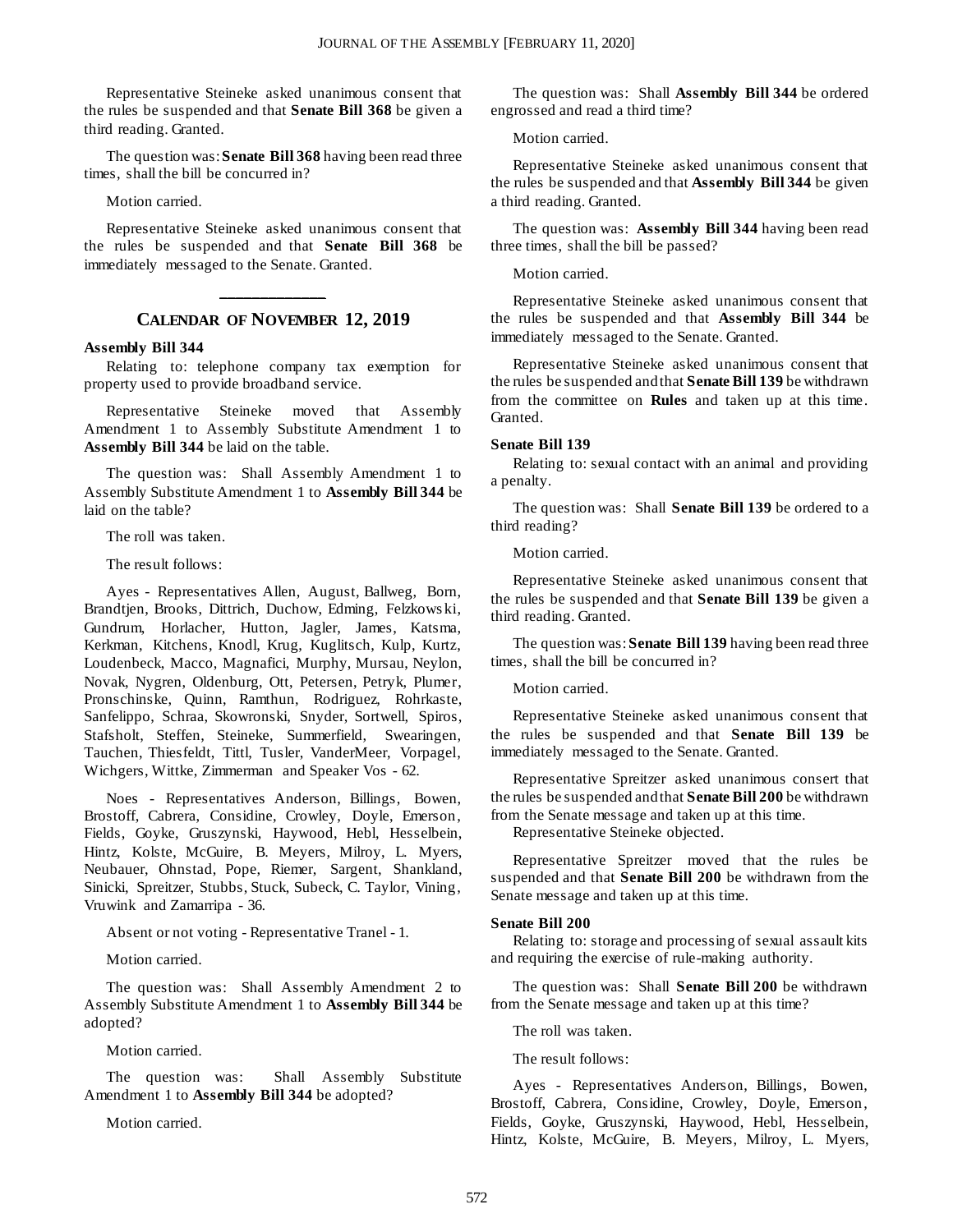Neubauer, Ohnstad, Pope, Riemer, Sargent, Shankland, Sinicki, Spreitzer, Stubbs, Stuck, Subeck, C. Taylor, Vining, Vruwink and Zamarripa - 36.

Noes - Representatives Allen, August, Ballweg, Born, Brandtjen, Brooks, Dittrich, Duchow, Edming, Felzkows ki, Gundrum, Horlacher, Hutton, Jagler, James, Katsma, Kerkman, Kitchens, Knodl, Krug, Kuglitsch, Kulp, Kurtz, Loudenbeck, Macco, Magnafici, Murphy, Mursau, Neylon, Novak, Nygren, Oldenburg, Ott, Petersen, Petryk, Plumer, Pronschinske, Quinn, Ramthun, Rodriguez, Rohrkaste, Sanfelippo, Schraa, Skowronski, Snyder, Sortwell, Spiros, Stafsholt, Steffen, Steineke, Summerfield, Swearingen, Tauchen, Thiesfeldt, Tittl, Tusler, VanderMeer, Vorpagel, Wichgers, Wittke, Zimmerman and Speaker Vos - 62.

Absent or not voting - Representative Tranel - 1.

Motion failed.

#### **Assembly Resolution 19**

Relating to: proclaiming the month of February 2020 as Career and Technical Education Month in Wisconsin.

The question was: Shall **Assembly Resolution 19** be adopted?

Motion carried.

#### **Assembly Joint Resolution 128**

Relating to: recognition of the outstanding service of the Burlington Rescue Squad.

The question was: Shall **Assembly Joint Resolution 128** be adopted?

Motion carried.

Representative Steineke asked unanimous consent that the rules be suspended and that **Assembly Joint Resolution 128** be immediately messaged to the Senate. Granted.

## **\_\_\_\_\_\_\_\_\_\_\_\_\_ VISITORS**

During today's session, the following visitors honored the Assembly by their presence and were welcomed by the presiding officer and the members:

The family and friends of Lupe Martinez, including Patricia Martinez, Rod Ritcherson, Ben Obregon, Cynthia Galvan, Juan Jose Lopez, John Bauknecht, and Joe Villmow, guests of Representative Zamarripa.

The family of Jerry Gosa, including his wife Mary Gosa, and daughters Cindy Schlei, Kathy Hunter, Katie Gundrum, and Leah Lustig, guests of Representative Ramthun.

The family of Al Kockenderfer, including his wife Kathy Kochenderfer, daughter Kim Hottenstein and grandson Benett Hottenstein, guests of Representative Pronschinske.

Jason E. Johns of the Veterans of Foreign Wars Sr. Vice Commander, guest of Representative Pronschinske.

The family of Bob and Diane Biadasz, including Amy, Tim, Everett, Bennett, and Hewitt Tryba; Lisa, Nathan, Jacob, Tyler, and Natalie Grezenski; and Megan, Matt, and Madison Check, guests of Representative Shankland.

Wayne Guenther of Strum, Keith Kaleas of Columbus, Sue Landers of Eau Claire, David Dick of Marshfield, Travis Kienholz of Altoona, Keith Jenks of Port Washington, Theo Williams of Menomonee Falls, John Weitzel of Richland Center, and Jim Morrison of New Berlin, guests of Representative Kurtz.

Max Glennie, a student at the University of Wisconsin - Madison, guest and intern of Representative Allen.

Superior Days Delegates throughout the 74th district, guests of Representative B. Meyers.

## **\_\_\_\_\_\_\_\_\_\_\_\_\_ ANNOUNCEMENTS**

Representative Sinicki asked unanimous consent that the Assembly adjourn in memory of Judie Burrows, who passed away on January 30, succumbing to complications from injuries she suffered in 2009 in a routine partial hip replacement that left her in a coma with permanent brain damage. Granted.

Representative McGuire asked unanimous consent that the Assembly adjourn in memory of his father, Patrick McGuire, in recognition of what would have been his 68th birthday on February 9, 2020. Granted.

Representative August asked unanimous consent that the Assembly adjourn in memory of Judge Dave Jensen of Fontana, who passed away on February 8. Granted.

Representative Kolste asked unanimous consent that the Assembly adjourn in memory of Ted Kinnaman, a friend and mentor, who passed away on February 6. Granted.

Representative Stubbs asked unanimous consent that the Assembly adjourn in memory of her aunt's mother, Mother Matilda Ann Brown-Ballard, who passed away on February 1 at the age of 107. Granted.

Representative Shankland asked unanimous consent that the Assembly adjourn in memory of Glen Moberg, former Wisconsin Public Radio broadcast journalist, who passed away on August 31, 2019. Granted.

Representative Tittl asked unanimous consent that the Assembly adjourn in memory of Don Seehafer, who passed away on January 21 at the age of 84. Granted.

Representative L. Myers asked unanimous consent that the Assembly adjourn in memory of her former teacher at Lloyd Street School in Milwaukee, Mary Louise Artis, who passed away on January 26 at the age of 91. Granted.

Representative Ramthun asked unanimous consent that the Assembly adjourn in honor of his mother, Dolly Ramthun, on the occasion of her 85th birthday. Granted.

Representative Brostoff asked unanimous consent that the Assembly adjourn in honor of his son, Boaz, on the occasion of his first birthday today. Granted.